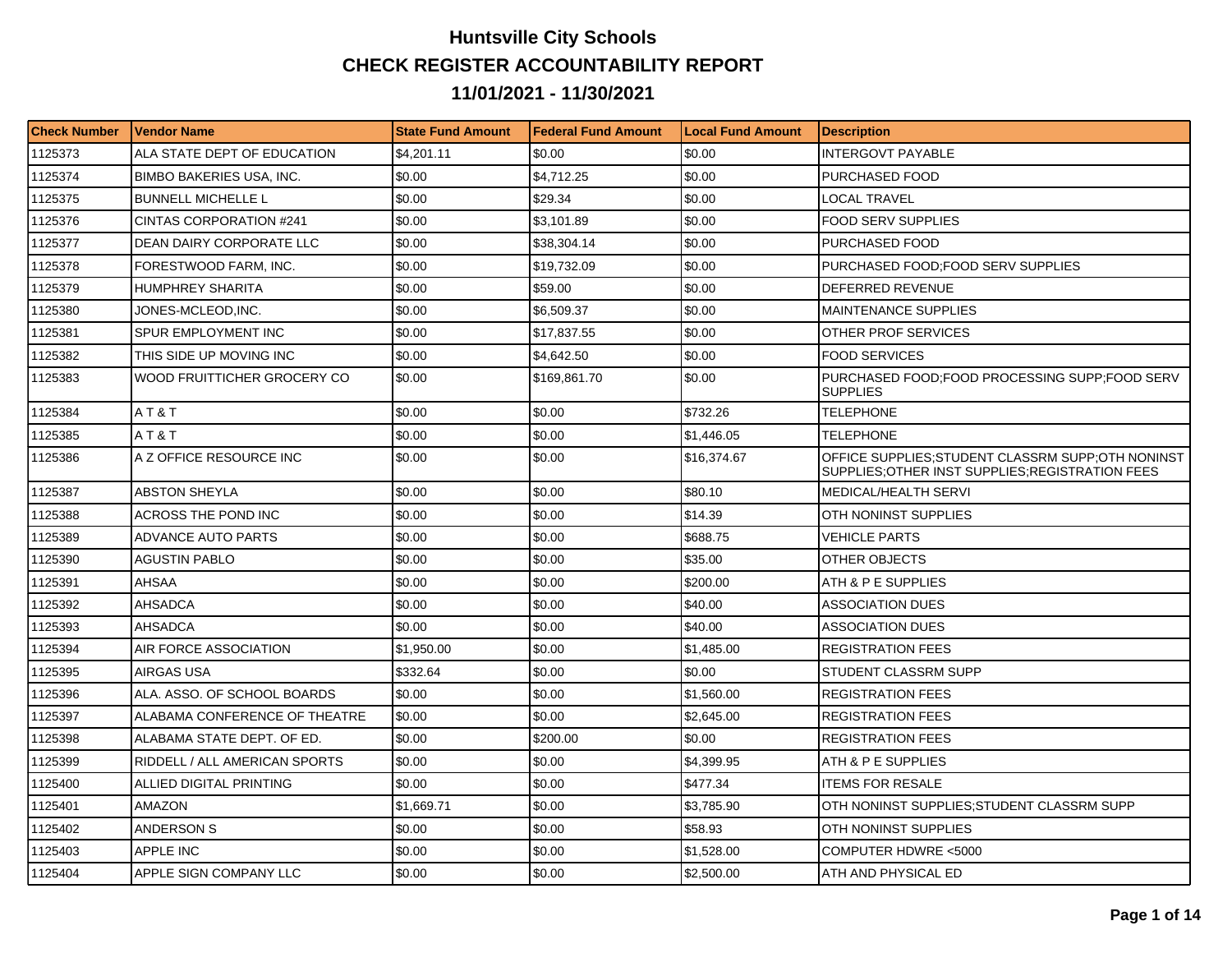| <b>Check Number</b> | Vendor Name                      | <b>State Fund Amount</b> | <b>Federal Fund Amount</b> | <b>Local Fund Amount</b> | <b>Description</b>                        |
|---------------------|----------------------------------|--------------------------|----------------------------|--------------------------|-------------------------------------------|
| 1125405             | APRON-STRINGS HANDMADE CRAFTS    | \$0.00                   | \$0.00                     | \$80.00                  | ATH & P E SUPPLIES                        |
| 1125406             | ARZADON KENNETH                  | \$0.00                   | \$0.00                     | \$500.00                 | OTHER PROF SERVICES                       |
| 1125407             | ATHENS STATE UNIVERSITY          | \$0.00                   | \$0.00                     | \$2,125.00               | <b>REGISTRATION FEES</b>                  |
| 1125408             | <b>B&amp;H PHOTO</b>             | \$0.00                   | \$0.00                     | \$151.19                 | <b>AUDIO/VIDEO MATERIAL</b>               |
| 1125409             | <b>BALFOUR</b>                   | \$0.00                   | \$0.00                     | \$5,040.00               | OTH NONINST SUPPLIES                      |
| 1125410             | <b>BARLETT JASON</b>             | \$0.00                   | \$0.00                     | \$30.00                  | OTHER PROF SERVICES                       |
| 1125411             | BISHOP GORMAN HIGH SCHOOL        | \$0.00                   | \$0.00                     | \$550.00                 | <b>REGISTRATION FEES</b>                  |
| 1125412             | <b>BISHOP GORMAN HIGH SCHOOL</b> | \$0.00                   | \$0.00                     | \$600.00                 | <b>REGISTRATION FEES</b>                  |
| 1125413             | <b>BLICK ART MATERIALS</b>       | \$0.00                   | \$0.00                     | \$441.99                 | STUDENT CLASSRM SUPP                      |
| 1125414             | <b>BLOOM INC.</b>                | \$0.00                   | \$0.00                     | \$288.00                 | ATH & P E SUPPLIES                        |
| 1125415             | BOB JONES HIGH SCHOOL            | \$0.00                   | \$0.00                     | \$90.00                  | <b>REGISTRATION FEES</b>                  |
| 1125416             | BOUND-TO-STAY BOUND BOOKS INC    | \$0.00                   | \$0.00                     | \$1,181.62               | LIBRARY/MEDIA BOOKS                       |
| 1125417             | <b>BSN SPORTS</b>                | \$0.00                   | \$0.00                     | \$252.00                 | ATH & P E SUPPLIES                        |
| 1125418             | <b>BSN SPORTS</b>                | \$0.00                   | \$0.00                     | \$9,776.65               | ATH & P E SUPPLIES                        |
| 1125419             | <b>BUG US PEST CONTROL</b>       | \$0.00                   | \$0.00                     | \$5,810.00               | LAND & BLDG REPAIR/M                      |
| 1125420             | BURRITT ON THE MOUNTAIN          | \$0.00                   | \$0.00                     | \$235.00                 | OTH NONINST SUPPLIES                      |
| 1125421             | BUTLER S GAS PIPE, INC.          | \$0.00                   | \$0.00                     | \$12,220.00              | EQUIP REPAIR & MAINT;LAND & BLDG REPAIR/M |
| 1125422             | CDW GOVERNMENT INC.              | \$0.00                   | \$0.00                     | \$1,899.25               | MAINTENANCE SUPPLIES; AUDIO/VIDEO <\$5000 |
| 1125423             | CHANGE CASH                      | \$0.00                   | \$0.00                     | \$100.00                 | <b>CHANGE CASH</b>                        |
| 1125424             | CHAPPELL JADE                    | \$0.00                   | \$53.70                    | \$0.00                   | <b>LOCAL TRAVEL</b>                       |
| 1125425             | CHRISTOPHER CARROLL              | \$0.00                   | \$0.00                     | \$1,200.00               | LAND & BLDG REPAIR/M                      |
| 1125426             | CLASSY LIMOUSINE SERVICE LLC     | \$0.00                   | \$0.00                     | \$524.00                 | OTH NONINST SUPPLIES                      |
| 1125427             | COAST2COASTPREPS LLC             | \$0.00                   | \$0.00                     | \$7,360.00               | OTHER INST SUPPLIES                       |
| 1125428             | COMCAST CABLE COMMUNICATIONS     | \$0.00                   | \$0.00                     | \$86.85                  | <b>TELECOMMUNICATION</b>                  |
| 1125429             | COMCAST CABLE COMMUNICATIONS     | \$0.00                   | \$0.00                     | \$188.35                 | <b>TELECOMMUNICATION</b>                  |
| 1125430             | COMMUNITY INSURANCE LLC          | \$0.00                   | \$0.00                     | \$78.50                  | <b>INSURANCE SERVICES</b>                 |
| 1125431             | AAESA                            | \$0.00                   | \$0.00                     | \$330.00                 | <b>REGISTRATION FEES</b>                  |
| 1125432             | <b>CROWN TROPHY</b>              | \$0.00                   | \$0.00                     | \$130.80                 | <b>OTHER INST SUPPLIES</b>                |
| 1125433             | DECKER INC.                      | \$0.00                   | \$0.00                     | \$158.36                 | OTH NONINST SUPPLIES                      |
| 1125434             | DELL MARKETING L P               | \$3,961.82               | \$0.00                     | \$0.00                   | COMPUTER HDWRE <5000                      |
| 1125435             | ONE GROUP LLC                    | \$0.00                   | \$0.00                     | \$447.99                 | FOOD SERVICES: OTHER FOOD SUPPLIES        |
| 1125436             | DOWDY AND ASSOCIATES INC         | \$0.00                   | \$0.00                     | \$25,390.00              | MACH-COMPLEX SYSTEMS                      |
| 1125437             | DRAKE HARLAN PROPERTY INC        | \$0.00                   | \$0.00                     | \$3,945.19               | RENTAL-LAND & BLDG; ELECTRICITY           |
| 1125438             | DUNLAP CONTRACTING INC           | \$72,799.00              | \$0.00                     | \$0.00                   | <b>BUILDING IMPROVEMENT</b>               |
| 1125439             | <b>DUNLAP CONTRACTING INC</b>    | \$193,135.00             | \$0.00                     | \$0.00                   | BD IMP <\$50,000                          |
| 1125440             | <b>EARLY SERVICES INC</b>        | \$0.00                   | \$0.00                     | \$936.00                 | EQUIP REPAIR & MAINT                      |
| 1125441             | EDUCATIONAL THEATRE              | \$0.00                   | \$0.00                     | \$129.00                 | OTH NONINST SUPPLIES                      |
| 1125442             | ENJOY THE CITY NORTH, INC.       | \$0.00                   | \$0.00                     | \$1,832.00               | <b>ITEMS FOR RESALE</b>                   |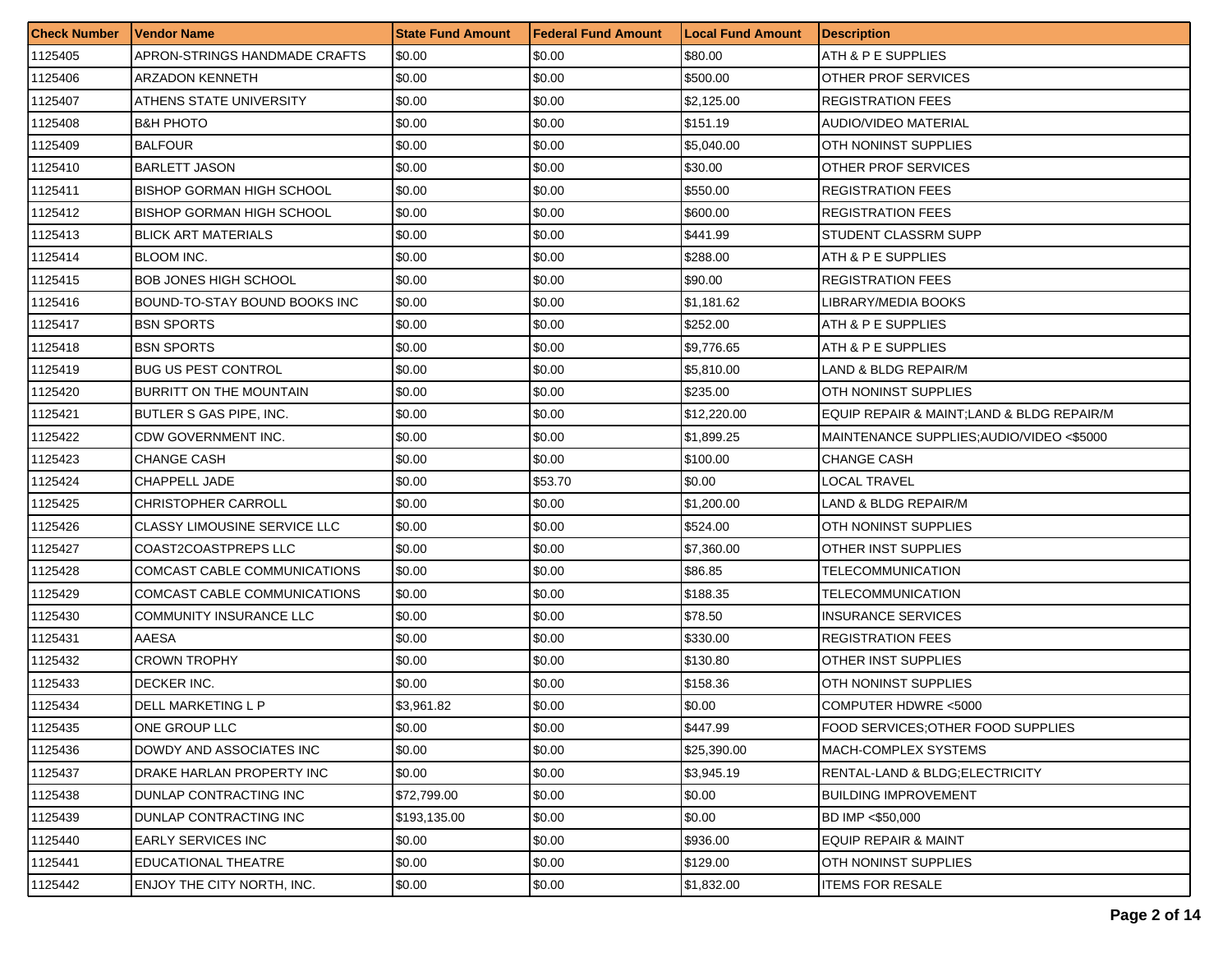| <b>Check Number</b> | <b>Vendor Name</b>                | <b>State Fund Amount</b> | Federal Fund Amount | <b>Local Fund Amount</b> | <b>Description</b>                                                      |
|---------------------|-----------------------------------|--------------------------|---------------------|--------------------------|-------------------------------------------------------------------------|
| 1125443             | <b>ENTERPRISE T-SHIRTS INC</b>    | \$0.00                   | \$0.00              | \$477.00                 | TRANSP-OTH PROVIDERS                                                    |
| 1125444             | <b>FALLS MILL</b>                 | \$0.00                   | \$0.00              | \$232.00                 | OTH NONINST SUPPLIES                                                    |
| 1125445             | FERGUSON ENTERPRISES, INC.        | \$0.00                   | \$0.00              | \$105.95                 | <b>MAINTENANCE SUPPLIES</b>                                             |
| 1125446             | <b>FERRELL ELISA</b>              | \$0.00                   | \$0.00              | \$309.58                 | <b>IN-STATE TRAVEL</b>                                                  |
| 1125447             | FIRIA, INC.                       | \$0.00                   | \$0.00              | \$998.23                 | OTHER INST SUPPLIES                                                     |
| 1125448             | GODSPEED ELITE SPORTS ACADEMY     | \$0.00                   | \$0.00              | \$2,500.00               | OTHER PROF SERVICES                                                     |
| 1125449             | HARGROVE DAVEY JR                 | \$0.00                   | \$0.00              | \$80.10                  | <b>MEDICAL/HEALTH SERVI</b>                                             |
| 1125450             | HARLAN FAMILY LTD PARTNERSHIP     | \$0.00                   | \$0.00              | \$1,500.00               | RENTAL-LAND & BLDG                                                      |
| 1125451             | <b>HAZEL GREEN HIGH SCHOOL</b>    | \$0.00                   | \$0.00              | \$350.00                 | <b>REGISTRATION FEES</b>                                                |
| 1125452             | HEART OF VALLEY YMCA              | \$0.00                   | \$0.00              | \$792.00                 | OTHER OBJECTS                                                           |
| 1125453             | HUNTSVILLE BOTANICAL GARDENS      | \$0.00                   | \$0.00              | \$528.00                 | OTHER OBJECTS                                                           |
| 1125454             | HUNTSVILLE ROTARY CLUB            | \$0.00                   | \$0.00              | \$305.00                 | <b>ASSOCIATION DUES</b>                                                 |
| 1125455             | INLINE ELECTRIC SUPPLY CO INC     | \$0.00                   | \$0.00              | \$860.00                 | <b>EQUIP REPAIR &amp; MAINT</b>                                         |
| 1125456             | INTERNATIONAL BACCALAUREATE       | \$0.00                   | \$0.00              | \$550.00                 | <b>SUBS FOR CERTIFIED</b>                                               |
| 1125457             | X-GRAIN SPORTSWEAR                | \$0.00                   | \$0.00              | \$3,369.00               | ATH & P E SUPPLIES                                                      |
| 1125458             | JACKSON CONFERENCE CENTER, LLC    | \$0.00                   | \$0.00              | \$1,000.00               | RENTAL-LAND & BLDG                                                      |
| 1125459             | JOHNSON CONTROLS INC              | \$0.00                   | \$0.00              | \$7,889.62               | <b>EQUIP REPAIR &amp; MAINT</b>                                         |
| 1125460             | <b>KROGER</b>                     | \$0.00                   | \$0.00              | \$1,045.91               | OTH NONINST SUPPLIES OTHER FOOD SUPPLIES STUDENT<br><b>CLASSRM SUPP</b> |
| 1125461             | <b>KRONOS SAASHR INC</b>          | \$0.00                   | \$0.00              | \$8,295.01               | OTHER PROF SERVICES                                                     |
| 1125462             | LAKESHORE LEARNING MATERIALS      | \$0.00                   | \$0.00              | \$25.64                  | STUDENT CLASSRM SUPP                                                    |
| 1125463             | LAKESHORE LEARNING MATERIALS      | \$0.00                   | \$0.00              | \$115.21                 | STUDENT CLASSRM SUPP                                                    |
| 1125464             | LARGEN IRRIGATION, INC.           | \$0.00                   | \$0.00              | \$2,117.00               | LAND & BLDG REPAIR/M                                                    |
| 1125465             | LEE S SPORTING GOODS              | \$0.00                   | \$0.00              | \$1,123.75               | ATH & P E SUPPLIES                                                      |
| 1125466             | <b>LYON FAMILY FARMS</b>          | \$0.00                   | \$0.00              | \$2,000.00               | <b>REGISTRATION FEES: TRANSP-OTH PROVIDERS</b>                          |
| 1125467             | <b>MOBILE MODULAR</b>             | \$0.00                   | \$0.00              | \$4,054.50               | RENTAL-LAND & BLDG                                                      |
| 1125468             | <b>NABOA</b>                      | \$0.00                   | \$0.00              | \$4.535.00               | ATHLETIC OFFICIALS                                                      |
| 1125469             | <b>NABOA</b>                      | \$0.00                   | \$0.00              | \$18,742.50              | ATHLETIC OFFICIALS                                                      |
| 1125470             | <b>QUADIENT FINANCE USA. INC.</b> | \$0.00                   | \$0.00              | \$200.00                 | <b>POSTAGE</b>                                                          |
| 1125471             | <b>NEWSELA INC</b>                | \$0.00                   | \$197,016.00        | \$0.00                   | INST SOFTWARE                                                           |
| 1125472             | NOLA VAN PEURSEM                  | \$7,173.39               | \$0.00              | \$0.00                   | <b>BUILDING IMPROVEMENT</b>                                             |
| 1125473             | NORTH ALABAMA FOOTBALL ASSOC.     | \$0.00                   | \$0.00              | \$950.00                 | ATHLETIC OFFICIALS                                                      |
| 1125474             | NORTH ALABAMA GLASS CO INC        | \$0.00                   | \$0.00              | \$363.39                 | LAND & BLDG REPAIR/M                                                    |
| 1125475             | OFF THE WALL                      | \$0.00                   | \$0.00              | \$180.10                 | STUDENT CLASSRM SUPP                                                    |
| 1125476             | PARKER ANTIONETTE                 | \$0.00                   | \$0.00              | \$148.40                 | LOCAL TRAVEL                                                            |
| 1125477             | SONOVA USA INC                    | \$0.00                   | \$0.00              | \$6,144.97               | <b>OTHER INST SUPPLIES</b>                                              |
| 1125478             | PONZINI JEFFREY                   | \$0.00                   | \$0.00              | \$430.00                 | OTHER PROPERTY SERV                                                     |
| 1125479             | POWERSCHOOL GROUP INC             | \$0.00                   | \$7,416.35          | \$0.00                   | <b>INST SOFTWARE</b>                                                    |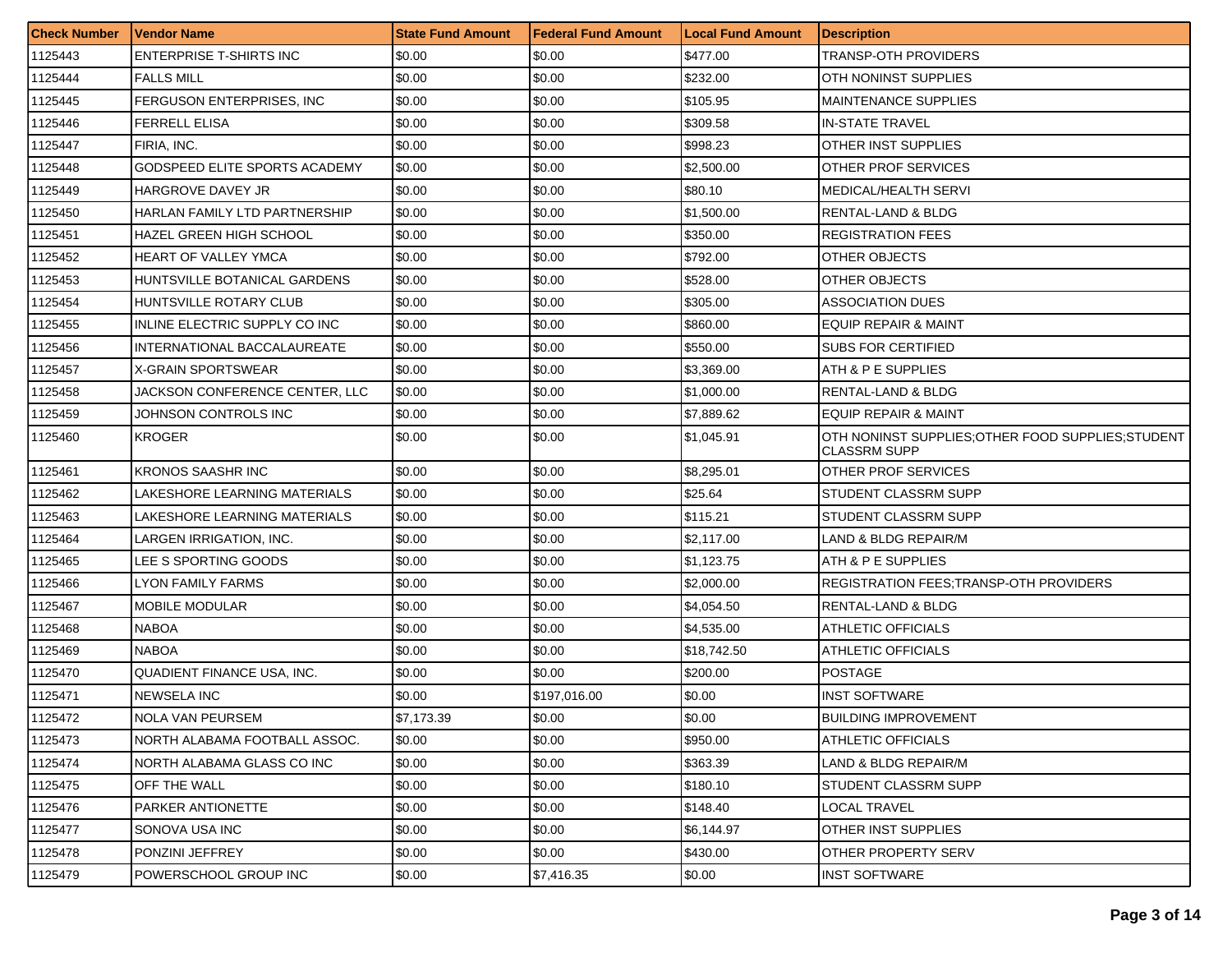| <b>Check Number</b> | Vendor Name                          | <b>State Fund Amount</b> | Federal Fund Amount | <b>Local Fund Amount</b> | <b>Description</b>                                                                                                                              |
|---------------------|--------------------------------------|--------------------------|---------------------|--------------------------|-------------------------------------------------------------------------------------------------------------------------------------------------|
| 1125480             | PPT SOLUTIONS, INC                   | \$0.00                   | \$0.00              | \$562.50                 | COMPUTER HDWRE <5000                                                                                                                            |
| 1125481             | PTF ENTERPRISES LLC                  | \$0.00                   | \$0.00              | \$8,209.00               | LAND & BLDG REPAIR/M                                                                                                                            |
| 1125482             | <b>RAM ENTERPRISES INC</b>           | \$0.00                   | \$0.00              | \$17,003.00              | LAND & BLDG REPAIR/M                                                                                                                            |
| 1125483             | RENAISSANCE LEARNING INC             | \$0.00                   | \$15,000.00         | \$0.00                   | STAFF ED SERVICES                                                                                                                               |
| 1125484             | RESOLUTIONS IN SPECIAL               | \$0.00                   | \$0.00              | \$1,700.00               | <b>REGISTRATION FEES</b>                                                                                                                        |
| 1125485             | <b>ROBO PROMO LLC</b>                | \$0.00                   | \$0.00              | \$179.49                 | STUDENT CLASSRM SUPP                                                                                                                            |
| 1125486             | <b>SAM S CLUB DIRECT</b>             | \$0.00                   | \$0.00              | \$489.04                 | <b>ITEMS FOR RESALE</b>                                                                                                                         |
| 1125487             | <b>SAM S CLUB DIRECT</b>             | \$0.00                   | \$0.00              | \$587.06                 | <b>ITEMS FOR RESALE</b>                                                                                                                         |
| 1125488             | <b>SAM S CLUB DIRECT</b>             | \$0.00                   | \$0.00              | \$1,921.60               | COMPUTER HDWRE <5000;OTHER FOOD SUPPLIES;OTH<br>NONINST SUPPLIES; ITEMS FOR RESALE; LAND & BLDG<br>REPAIR/M; OTHER OBJECTS; OTHER INST SUPPLIES |
| 1125489             | <b>SAM S CLUB DIRECT</b>             | \$0.00                   | \$0.00              | \$1,080.06               | ITEMS FOR RESALE; OTHER FOOD SUPPLIES; OFFICE<br><b>SUPPLIES</b>                                                                                |
| 1125490             | <b>SAM S CLUB DIRECT</b>             | \$0.00                   | \$0.00              | \$247.64                 | OTHER FOOD SUPPLIES                                                                                                                             |
| 1125491             | SCHOLASTIC BOOK FAIRS                | \$0.00                   | \$0.00              | \$2,692.47               | <b>ITEMS FOR RESALE</b>                                                                                                                         |
| 1125492             | <b>SCHOOLCRAFT</b>                   | \$0.00                   | \$0.00              | \$97.60                  | STUDENT CLASSRM SUPP                                                                                                                            |
| 1125493             | <b>SCRIPPS NATIONAL SPELLING BEE</b> | \$0.00                   | \$0.00              | \$182.50                 | ASSOCIATION DUES                                                                                                                                |
| 1125494             | SOLIANT HEALTH                       | \$0.00                   | \$0.00              | \$2,640.00               | OTHER PROF SERVICES                                                                                                                             |
| 1125495             | SOUTHEASTERN APPAREL                 | \$0.00                   | \$0.00              | \$1.538.13               | STUDENT CLASSRM SUPP                                                                                                                            |
| 1125496             | STAPLES ADVANTAGE                    | \$0.00                   | \$0.00              | \$416.58                 | STUDENT CLASSRM SUPP:OTHER INST SUPPLIES                                                                                                        |
| 1125497             | <b>STRICKLAND COMPANIES</b>          | \$0.00                   | \$0.00              | \$7,404.63               | CUSTODIAL SUPPLIES; OTH NONINST SUPPLIES                                                                                                        |
| 1125498             | STRICKLAND PAPER CO                  | \$0.00                   | \$0.00              | \$6,350.22               | CUSTODIAL SUPPLIES:OFFICE SUPPLIES                                                                                                              |
| 1125499             | TATE FARMS                           | \$0.00                   | \$0.00              | \$430.00                 | OTHER OBJECTS                                                                                                                                   |
| 1125500             | <b>TESTOUT CORPORATION</b>           | \$0.00                   | \$8,235.00          | \$0.00                   | LICENSE FEES                                                                                                                                    |
| 1125501             | THIS SIDE UP MOVING INC              | \$0.00                   | \$0.00              | \$6,496.00               | OTHER PROPERTY SERV                                                                                                                             |
| 1125502             | THOMPSON BENNIE TYRONE JR            | \$0.00                   | \$0.00              | \$30.00                  | OTHER PROF SERVICES                                                                                                                             |
| 1125503             | TRANE COMPANY                        | \$0.00                   | \$0.00              | \$1,928.91               | EQUIP REPAIR & MAINT; MAINTENANCE SUPPLIES                                                                                                      |
| 1125504             | TURNER TORI BETH                     | \$0.00                   | \$0.00              | \$2,344.00               | ATH & P E SUPPLIES                                                                                                                              |
| 1125505             | <b>WADE CAROLYN</b>                  | \$0.00                   | \$84.45             | \$0.00                   | <b>LOCAL TRAVEL</b>                                                                                                                             |
| 1125506             | WHOLESALE TROPHIES INC               | \$0.00                   | \$0.00              | \$286.40                 | OTHER INST SUPPLIES                                                                                                                             |
| 1125507             | <b>WOODS ANATONY</b>                 | \$0.00                   | \$0.00              | \$87.81                  | IN-STATE TRAVEL                                                                                                                                 |
| 1125508             | XEROX CORPORATION                    | \$0.00                   | \$310.04            | \$0.00                   | RENTAL-EQUIPMENT                                                                                                                                |
| 1125511             | BIMBO BAKERIES USA, INC.             | \$0.00                   | \$3,868.97          | \$0.00                   | PURCHASED FOOD                                                                                                                                  |
| 1125512             | CENTRAL RESTAURANT PRODUCTS          | \$0.00                   | \$1,539.25          | \$0.00                   | <b>FOOD SERV SUPPLIES</b>                                                                                                                       |
| 1125513             | CINTAS CORPORATION #241              | \$0.00                   | \$1,833.68          | \$0.00                   | <b>FOOD SERV SUPPLIES</b>                                                                                                                       |
| 1125514             | DEAN DAIRY CORPORATE LLC             | \$0.00                   | \$29,901.36         | \$0.00                   | PURCHASED FOOD                                                                                                                                  |
| 1125515             | FORESTWOOD FARM, INC.                | \$0.00                   | \$22,616.45         | \$0.00                   | PURCHASED FOOD                                                                                                                                  |
| 1125516             | LOWES HOME CENTERS LLC               | \$0.00                   | \$436.04            | \$0.00                   | MAINTENANCE SUPPLIES                                                                                                                            |
| 1125517             | SPUR EMPLOYMENT INC                  | \$0.00                   | \$17,587.34         | \$0.00                   | OTHER PROF SERVICES                                                                                                                             |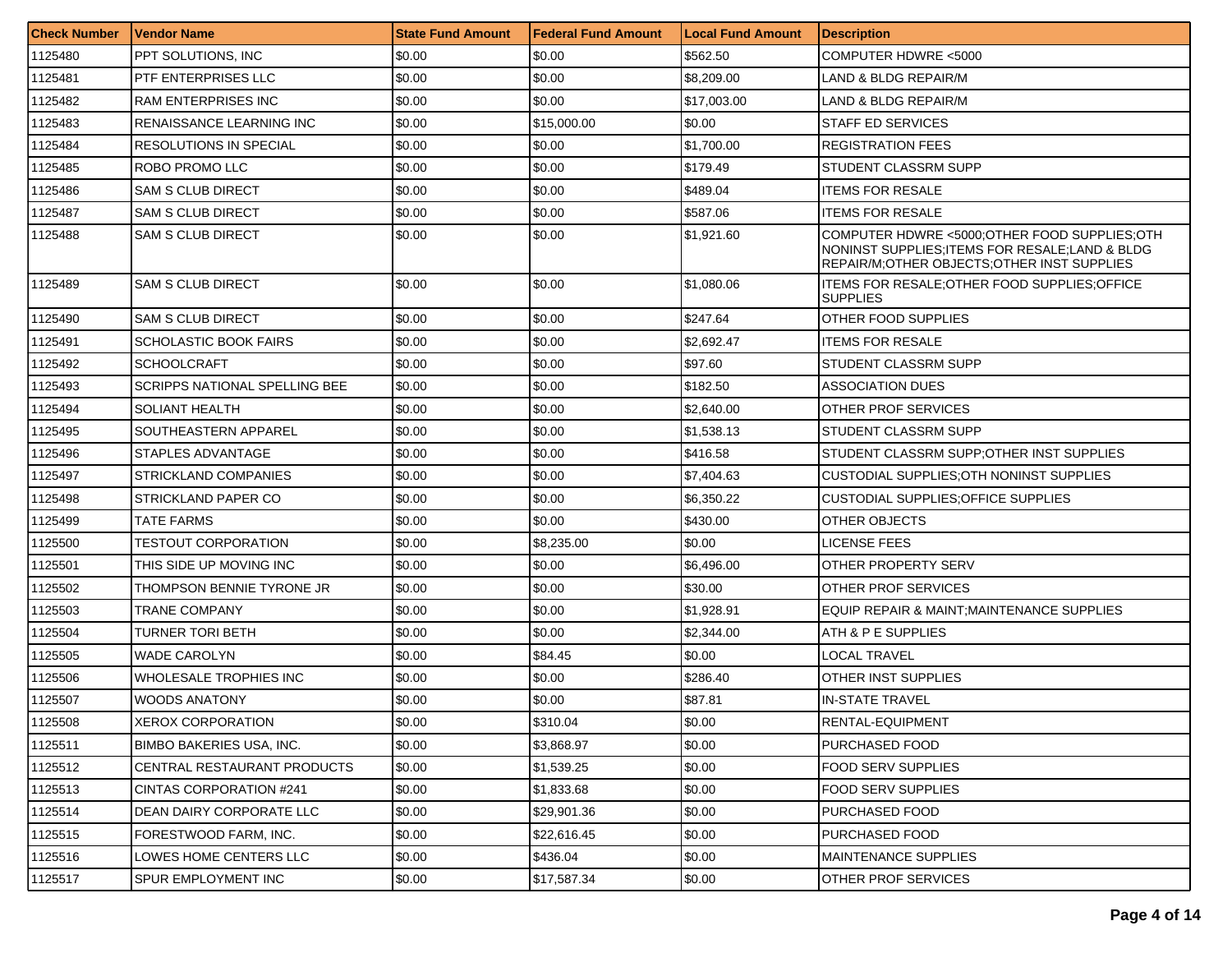| <b>Check Number</b> | <b>Vendor Name</b>              | <b>State Fund Amount</b> | Federal Fund Amount | <b>Local Fund Amount</b> | <b>Description</b>                                                 |
|---------------------|---------------------------------|--------------------------|---------------------|--------------------------|--------------------------------------------------------------------|
| 1125518             | THIS SIDE UP MOVING INC         | \$0.00                   | \$9,521.00          | \$0.00                   | <b>FOOD SERVICES</b>                                               |
| 1125519             | WOOD FRUITTICHER GROCERY CO     | \$0.00                   | \$141,606.79        | \$0.00                   | PURCHASED FOOD; FOOD PROCESSING SUPP; FOOD SERV<br><b>SUPPLIES</b> |
| 1125520             | 360 BUSINESS CONSULTING         | \$0.00                   | \$0.00              | \$1,500.00               | OTHER PROF SERVICES                                                |
| 1125521             | A Z OFFICE RESOURCE INC         | \$0.00                   | \$0.00              | \$436.88                 | OTH NONINST SUPPLIES                                               |
| 1125522             | ALABAMA INSTITUTE FOR           | \$350.00                 | \$0.00              | \$0.00                   | <b>REGISTRATION FEES</b>                                           |
| 1125523             | AMAZON                          | \$0.00                   | \$0.00              | \$644.76                 | OTH NONINST SUPPLIES                                               |
| 1125524             | AMERICAN BEHAVIORAL BENEFITS    | \$0.00                   | \$0.00              | \$2,451.75               | MEDICAL/HEALTH SERVI                                               |
| 1125525             | AMERIGAS PROPANE LP             | \$0.00                   | \$0.00              | \$209.12                 | PROPANE GAS                                                        |
| 1125526             | <b>BAER CONNIE DUROSS</b>       | \$0.00                   | \$0.00              | \$48.16                  | LOCAL TRAVEL                                                       |
| 1125527             | <b>BANKS INDUSTRIES INC</b>     | \$0.00                   | \$0.00              | \$2,214.36               | CUSTODIAL SUPPLIES                                                 |
| 1125528             | <b>BATTLES TONIA</b>            | \$0.00                   | \$0.00              | \$143.92                 | LOCAL TRAVEL                                                       |
| 1125529             | <b>REPUBLIC SERVICES</b>        | \$0.00                   | \$0.00              | \$1,663.36               | GARBAGE AND WASTE                                                  |
| 1125530             | <b>BOWMANS ENTERPRISES INC</b>  | \$0.00                   | \$0.00              | \$48.00                  | PRINTING AND BINDING                                               |
| 1125531             | <b>BRANTLEY SHEILA</b>          | \$0.00                   | \$0.00              | \$252.29                 | OTH NONINST SUPPLIES                                               |
| 1125532             | <b>BROTHERTON BAILEY</b>        | \$0.00                   | \$0.00              | \$54.43                  | <b>LOCAL TRAVEL</b>                                                |
| 1125533             | BURRITT ON THE MOUNTAIN         | \$0.00                   | \$0.00              | \$387.00                 | OTHER OBJECTS                                                      |
| 1125534             | C SPIRE BUSINESS                | \$0.00                   | \$0.00              | \$967.36                 | TELECOMMUNICATION                                                  |
| 1125535             | C SPIRE BUSINESS                | \$0.00                   | \$0.00              | \$1,604.31               | TELECOMMUNICATION                                                  |
| 1125536             | C SPIRE BUSINESS                | \$0.00                   | \$0.00              | \$938.88                 | TELECOMMUNICATION                                                  |
| 1125537             | C SPIRE BUSINESS                | \$0.00                   | \$0.00              | \$12,172.05              | TELECOMMUNICATION                                                  |
| 1125538             | <b>CAMP RACHEL</b>              | \$0.00                   | \$0.00              | \$73.36                  | LOCAL TRAVEL                                                       |
| 1125539             | CDW GOVERNMENT INC.             | \$0.00                   | \$0.00              | \$2,960.63               | <b>MAINTENANCE SUPPLIES</b>                                        |
| 1125540             | <b>CENGAGE LEARNING</b>         | \$0.00                   | \$3,150.00          | \$0.00                   | TEXTBOOKS                                                          |
| 1125541             | <b>NCS PEARSON INC</b>          | \$0.00                   | \$2,500.00          | \$0.00                   | LICENSE FEES                                                       |
| 1125542             | <b>CHATMAN BRANDON</b>          | \$0.00                   | \$0.00              | \$48.16                  | <b>LOCAL TRAVEL</b>                                                |
| 1125543             | CINTAS CORPORATION #241         | \$0.00                   | \$0.00              | \$45.56                  | EQUIP MAINT AGREEMTS                                               |
| 1125544             | CONNECTWISE INC                 | \$0.00                   | \$0.00              | \$1,730.00               | SOFTWARE MAINT AGREE                                               |
| 1125545             | <b>CRANE BOOK SALES</b>         | \$0.00                   | \$0.00              | \$4,377.63               | <b>ITEMS FOR RESALE</b>                                            |
| 1125546             | <b>CRITERION CONSULTING LLC</b> | \$0.00                   | \$0.00              | \$10,875.00              | <b>ACCOUNTING SERVICES</b>                                         |
| 1125547             | CRITERION CONSULTING LLC        | \$0.00                   | \$0.00              | \$1,581.61               | ACCOUNTING SERVICES                                                |
| 1125548             | <b>DENNISON RHONDA</b>          | \$0.00                   | \$0.00              | \$195.69                 | OTHER INST SUPPLIES                                                |
| 1125549             | DUNLAP CONTRACTING INC          | \$0.00                   | \$0.00              | \$1,875.00               | LAND & BLDG REPAIR/M                                               |
| 1125550             | <b>DUTCH OIL COMPANY</b>        | \$0.00                   | \$407.66            | \$10,216.93              | <b>FUEL-GASOLINE</b>                                               |
| 1125551             | <b>EARLY SERVICES INC</b>       | \$0.00                   | \$0.00              | \$1,107.00               | EQUIP REPAIR & MAINT                                               |
| 1125552             | SCHOOL SPECIALTY LLC            | \$0.00                   | \$0.00              | \$33.10                  | OTHER INST SUPPLIES                                                |
| 1125553             | <b>FALLON LAURA</b>             | \$0.00                   | \$0.00              | \$339.36                 | LOCAL TRAVEL                                                       |
| 1125554             | FEDEX                           | \$0.00                   | \$0.00              | \$38.50                  | <b>POSTAGE</b>                                                     |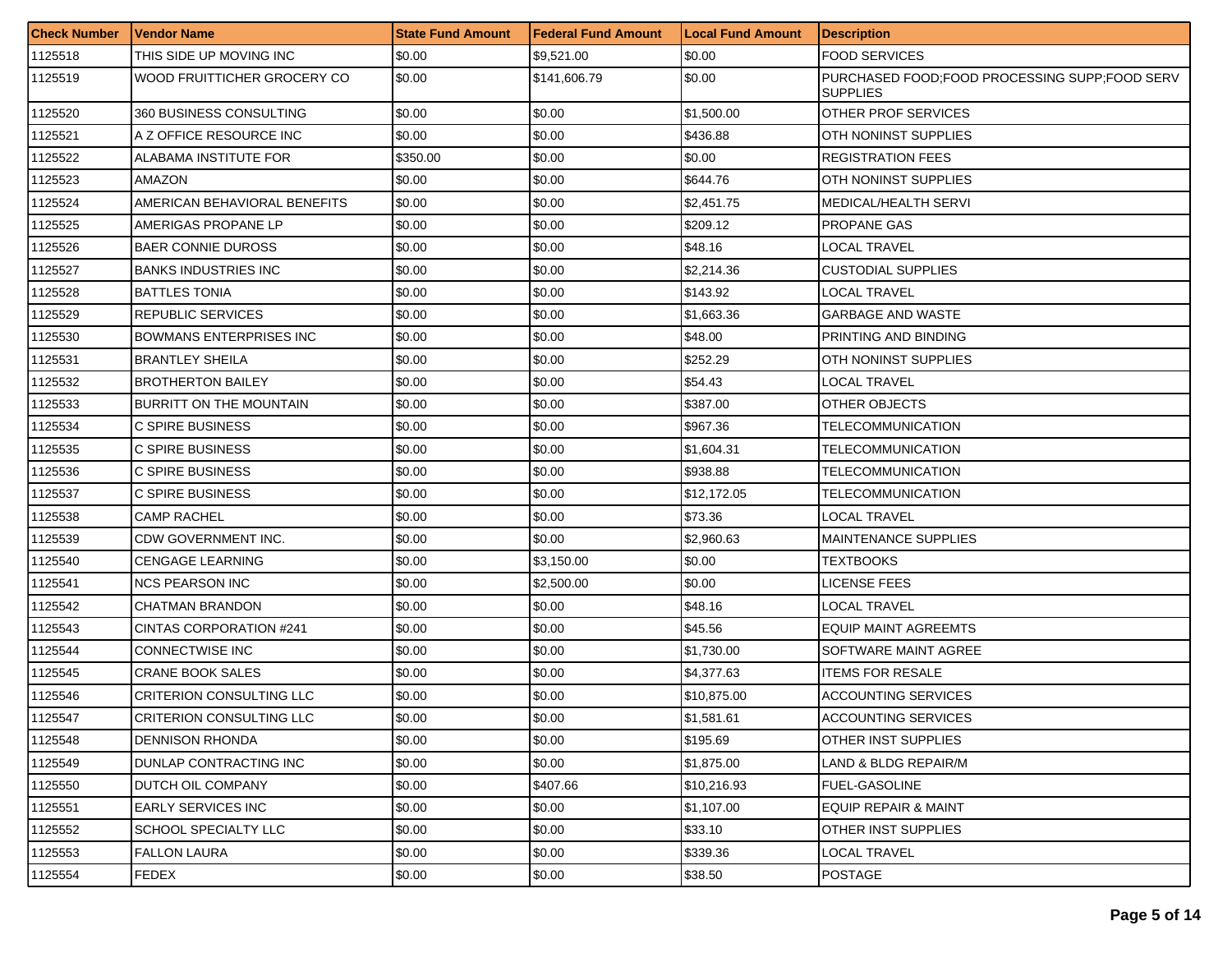| <b>Check Number</b> | <b>Vendor Name</b>                  | <b>State Fund Amount</b> | <b>Federal Fund Amount</b> | <b>Local Fund Amount</b> | <b>Description</b>                         |
|---------------------|-------------------------------------|--------------------------|----------------------------|--------------------------|--------------------------------------------|
| 1125555             | <b>FENCL ARIANNE</b>                | \$0.00                   | \$0.00                     | \$39.76                  | LOCAL TRAVEL                               |
| 1125556             | <b>FERGUSON ENTERPRISES. INC</b>    | \$0.00                   | \$0.00                     | \$1,410.77               | <b>MAINTENANCE SUPPLIES</b>                |
| 1125557             | <b>FINLEY CHRISTIE</b>              | \$0.00                   | \$0.00                     | \$262.00                 | <b>IN-STATE TRAVEL</b>                     |
| 1125558             | <b>GALLINI GROUP LLC</b>            | \$0.00                   | \$0.00                     | \$5,700.00               | LEGAL FEES                                 |
| 1125559             | GFOAA                               | \$0.00                   | \$0.00                     | \$35.00                  | ASSOCIATION DUES                           |
| 1125560             | <b>GRAHAM GREGORY</b>               | \$0.00                   | \$0.00                     | \$163.52                 | LOCAL TRAVEL                               |
| 1125561             | <b>GRAYBAR ELECTRIC CO</b><br>7300  | \$0.00                   | \$0.00                     | \$10,735.20              | MAINTENANCE SUPPLIES                       |
| 1125562             | <b>HAMBRICK TARA</b>                | \$0.00                   | \$0.00                     | \$107.52                 | LOCAL TRAVEL                               |
| 1125563             | <b>HARBIN ZACKERY</b>               | \$0.00                   | \$0.00                     | \$40.04                  | LOCAL TRAVEL                               |
| 1125564             | HARDIMAN REMEDIATION SERVICES       | \$0.00                   | \$0.00                     | \$7,865.00               | LAND & BLDG REPAIR/M                       |
| 1125565             | <b>HARPER DIANNA</b>                | \$0.00                   | \$0.00                     | \$104.72                 | LOCAL TRAVEL                               |
| 1125566             | <b>HEALTHY SOLUTIONS LLC</b>        | \$0.00                   | \$0.00                     | \$1,030.32               | LIBRARY/MEDIA BOOKS                        |
| 1125567             | <b>HEART OF VALLEY YMCA</b>         | \$0.00                   | \$0.00                     | \$550.00                 | TRANSP-OTH PROVIDERS                       |
| 1125568             | <b>HEYSE JEANNA</b>                 | \$0.00                   | \$0.00                     | \$78.40                  | LOCAL TRAVEL                               |
| 1125569             | HUNTSVILLE BEHAVIOR ASSOCIATES      | \$0.00                   | \$0.00                     | \$10,000.00              | STUDENT EDUCATIONAL                        |
| 1125570             | HUNTSVILLE HARDWARE & BUILDING      | \$0.00                   | \$0.00                     | \$383.92                 | MAINTENANCE SUPPLIES                       |
| 1125571             | HUSKEY KIM                          | \$0.00                   | \$0.00                     | \$276.08                 | LOCAL TRAVEL                               |
| 1125572             | <b>HUTCHINSON BRITANIA</b>          | \$0.00                   | \$675.46                   | \$0.00                   | IN-STATE TRAVEL                            |
| 1125573             | <b>HUTTON BRYAN</b>                 | \$0.00                   | \$0.00                     | \$532.68                 | <b>IN-STATE TRAVEL</b>                     |
| 1125574             | JEFFERSON, WHITNEY                  | \$0.00                   | \$0.00                     | \$244.72                 | LOCAL TRAVEL                               |
| 1125575             | JOE POWELL SERVICES INC             | \$0.00                   | \$0.00                     | \$16,688.00              | EQUIP MAINT AGREEMTS; EQUIP REPAIR & MAINT |
| 1125576             | JOHNSON DARRIUS                     | \$0.00                   | \$0.00                     | \$230.72                 | LOCAL TRAVEL                               |
| 1125577             | JOHNSON JULIAN                      | \$0.00                   | \$0.00                     | \$21.84                  | LOCAL TRAVEL                               |
| 1125578             | JOHNSON RHONDA<br>(T)               | \$0.00                   | \$0.00                     | \$47.04                  | LOCAL TRAVEL                               |
| 1125579             | <b>KAYLOR JANET</b>                 | \$0.00                   | \$0.00                     | \$176.40                 | LOCAL TRAVEL                               |
| 1125580             | LARGEN IRRIGATION, INC.             | \$0.00                   | \$0.00                     | \$4,663.00               | LAND & BLDG REPAIR/M                       |
| 1125581             | LOCKER PRO LLC                      | \$0.00                   | \$0.00                     | \$722.00                 | OTH NONINST SUPPLIES                       |
| 1125582             | <b>LYON FAMILY FARMS</b>            | \$0.00                   | \$0.00                     | \$2,344.00               | REGISTRATION FEES                          |
| 1125583             | M & H FIRE AND SAFETY               | \$0.00                   | \$0.00                     | \$318.95                 | EQUIP MAINT AGREEMTS                       |
| 1125584             | <b>MATRONI SUSAN LENORE</b><br>(A)  | \$0.00                   | \$0.00                     | \$15.68                  | LOCAL TRAVEL                               |
| 1125585             | MCKELLERY PATRICIA ANN              | \$0.00                   | \$0.00                     | \$145.04                 | LOCAL TRAVEL                               |
| 1125586             | MCWHORTER ZACHARY                   | \$0.00                   | \$116.31                   | \$0.00                   | <b>LOCAL TRAVEL</b>                        |
| 1125587             | MIZE LEIGHANN                       | \$0.00                   | \$0.00                     | \$33.60                  | LOCAL TRAVEL                               |
| 1125588             | <b>MOBILE COMMUNICATION AMERICA</b> | \$0.00                   | \$0.00                     | \$1,581.63               | EQUIP MAINT AGREEMTS                       |
| 1125589             | MORARD & COMPANY INC                | \$0.00                   | \$0.00                     | \$2,715.00               | OTH NONINST SUPPLIES:AUDIO/VIDEO <\$5000   |
| 1125590             | <b>MORRISON JERI</b>                | \$0.00                   | \$0.00                     | \$47.60                  | LOCAL TRAVEL                               |
| 1125591             | MOSES PHYLLIS                       | \$0.00                   | \$0.00                     | \$23.52                  | <b>LOCAL TRAVEL</b>                        |
| 1125592             | <b>MR ROOTER</b>                    | \$0.00                   | \$0.00                     | \$890.00                 | <b>EQUIP REPAIR &amp; MAINT</b>            |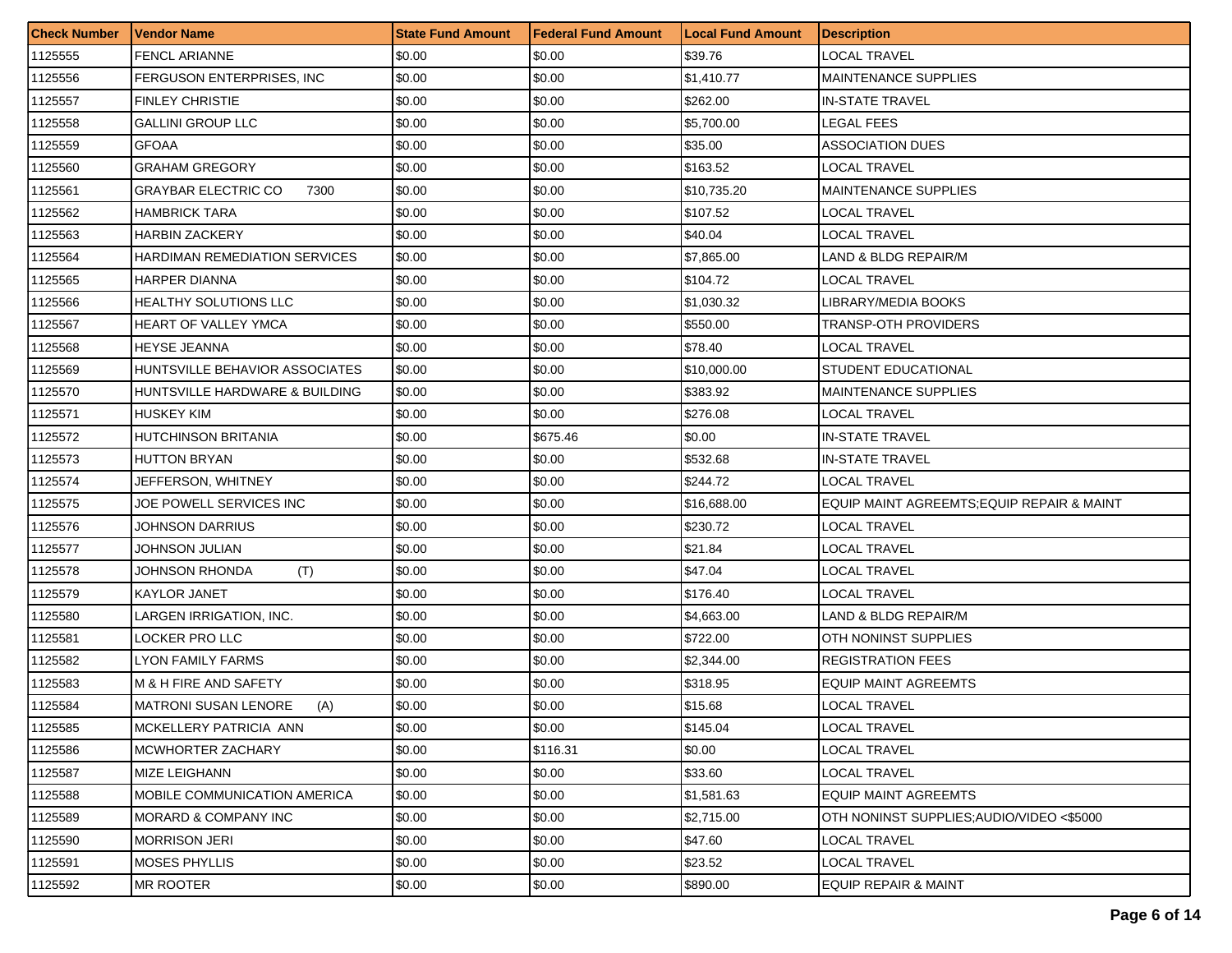| <b>Check Number</b> | l Vendor Name                   | <b>State Fund Amount</b> | Federal Fund Amount | <b>Local Fund Amount</b> | <b>Description</b>                                                                   |
|---------------------|---------------------------------|--------------------------|---------------------|--------------------------|--------------------------------------------------------------------------------------|
| 1125593             | NETCENTRIC TECHNOLOGIES INC     | \$285.00                 | \$0.00              | \$0.00                   | OTHER PROF SERVICES                                                                  |
| 1125594             | NORTH ALABAMA GLASS CO INC      | \$0.00                   | \$0.00              | \$224.41                 | LAND & BLDG REPAIR/M                                                                 |
| 1125595             | OHEAR KAREN ELIZABETH           | \$0.00                   | \$0.00              | \$144.48                 | LOCAL TRAVEL                                                                         |
| 1125596             | <b>PERMA BOUND</b>              | \$0.00                   | \$0.00              | \$203.76                 | LIBRARY/MEDIA BOOKS                                                                  |
| 1125597             | RICH SARAH SKELTON              | \$0.00                   | \$0.00              | \$139.44                 | LOCAL TRAVEL                                                                         |
| 1125598             | ROBERTS GROUP INC.              | \$0.00                   | \$0.00              | \$497.60                 | <b>MAINTENANCE SUPPLIES</b>                                                          |
| 1125599             | ROOTER MAN PLUMBING             | \$0.00                   | \$0.00              | \$11,755.00              | <b>EQUIP REPAIR &amp; MAINT</b>                                                      |
| 1125600             | <b>SCHOLASTIC BOOK FAIRS</b>    | \$0.00                   | \$0.00              | \$3.695.86               | <b>ITEMS FOR RESALE</b>                                                              |
| 1125601             | <b>SCHOOLCRAFT</b>              | \$0.00                   | \$0.00              | \$801.98                 | STUDENT CLASSRM SUPP; OTHER INST SUPPLIES                                            |
| 1125602             | SCRUGGS LLC                     | \$0.00                   | \$0.00              | \$6,947.50               | LAND & BLDG REPAIR/M                                                                 |
| 1125603             | SHERWIN WILLIAMS                | \$0.00                   | \$0.00              | \$107.25                 | LAND & BLDG REPAIR/M                                                                 |
| 1125604             | SMITH JULIE                     | \$0.00                   | \$0.00              | \$81.76                  | LOCAL TRAVEL                                                                         |
| 1125605             | SOLIANT HEALTH                  | \$0.00                   | \$11,415.00         | \$98,566.71              | OTHER PROF SERVICES; STUDENT EDUCATIONAL                                             |
| 1125606             | SPUR EMPLOYMENT INC             | \$0.00                   | \$67,984.19         | \$121,624.86             | STUDENT EDUCATIONAL: OTHER PROF SERVICES: DATA<br>PROCESSING SERV; CLERICAL SERVICES |
| 1125607             | <b>STEWART KYNAE</b>            | \$0.00                   | \$0.00              | \$264.88                 | <b>LOCAL TRAVEL</b>                                                                  |
| 1125608             | TERRELL TECHNICAL SERVICES      | \$0.00                   | \$0.00              | \$917.31                 | OTHER PROF SERVICES                                                                  |
| 1125609             | THIS SIDE UP MOVING INC         | \$0.00                   | \$0.00              | \$13.592.00              | OTHER PROPERTY SERV                                                                  |
| 1125610             | THRIVE OUTDOOR, INC.            | \$0.00                   | \$0.00              | \$80,728.00              | LAND & BLDG REPAIR/M                                                                 |
| 1125611             | TINTORI CELINA V.               | \$0.00                   | \$0.00              | \$107.63                 | LOCAL TRAVEL                                                                         |
| 1125612             | TRANE COMPANY                   | \$0.00                   | \$0.00              | \$4,081.91               | <b>MAINTENANCE SUPPLIES</b>                                                          |
| 1125613             | TURNER RACHEL                   | \$0.00                   | \$0.00              | \$44.24                  | TRANSP-OTH PROVIDERS                                                                 |
| 1125614             | U S SPACE & ROCKET CENTER       | \$0.00                   | \$0.00              | \$38,874.34              | <b>REGISTRATION FEES</b>                                                             |
| 1125615             | ULINE INC                       | \$0.00                   | \$0.00              | \$8,303.75               | OTH NONINST SUPPLIES                                                                 |
| 1125616             | VANHOOSER MARK                  | \$0.00                   | \$0.00              | \$134.96                 | LOCAL TRAVEL                                                                         |
| 1125617             | <b>WILDER BETH</b>              | \$0.00                   | \$0.00              | \$12.00                  | <b>IN-STATE TRAVEL</b>                                                               |
| 1125618             | WITTICHEN SUPPLY COMPANY        | \$0.00                   | \$0.00              | \$176.54                 | <b>MAINTENANCE SUPPLIES</b>                                                          |
| 1125619             | WOODS TONYA                     | \$0.00                   | \$0.00              | \$86.24                  | LOCAL TRAVEL                                                                         |
| 1125620             | <b>WREN LAURA</b>               | \$0.00                   | \$0.00              | \$110.88                 | LOCAL TRAVEL                                                                         |
| 1125621             | WYKE KAREN                      | \$0.00                   | \$0.00              | \$66.08                  | LOCAL TRAVEL                                                                         |
| 1125622             | <b>XEROX BUSINESS SOLUTIONS</b> | \$0.00                   | \$0.00              | \$657.49                 | RENTAL-EQUIPMENT                                                                     |
| 1125623             | HUNTSVILLE UTILITIES            | \$0.00                   | \$52,391.35         | \$581,276.56             | ELECTRICITY; WATER; NATURAL GAS                                                      |
| 1125624             | <b>BIMBO BAKERIES USA. INC.</b> | \$0.00                   | \$3,646.57          | \$0.00                   | PURCHASED FOOD                                                                       |
| 1125625             | <b>BUNNELL MICHELLE L</b>       | \$0.00                   | \$34.17             | \$0.00                   | LOCAL TRAVEL                                                                         |
| 1125626             | <b>BURGESS VERTRICIA</b>        | \$0.00                   | \$59.64             | \$0.00                   | LOCAL TRAVEL                                                                         |
| 1125627             | CINTAS CORPORATION #241         | \$0.00                   | \$1,602.68          | \$0.00                   | <b>FOOD SERV SUPPLIES</b>                                                            |
| 1125628             | <b>COLE KAREN</b>               | \$0.00                   | \$197.05            | \$0.00                   | DEFERRED REVENUE                                                                     |
| 1125629             | DANIEL MAGDALEN                 | \$0.00                   | \$41.66             | \$0.00                   | LOCAL TRAVEL                                                                         |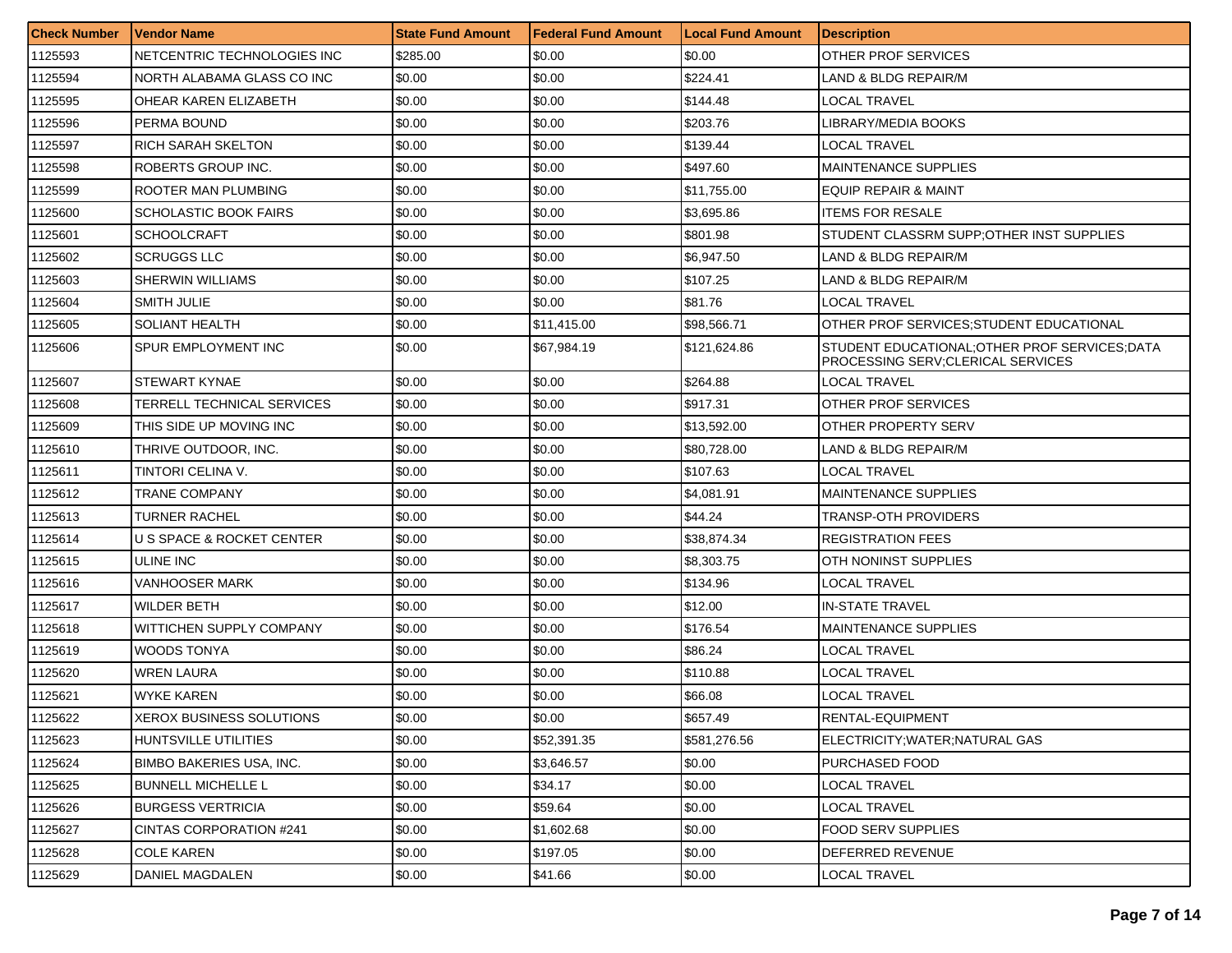| <b>Check Number</b> | l Vendor Name                  | <b>State Fund Amount</b> | <b>Federal Fund Amount</b> | <b>Local Fund Amount</b> | <b>Description</b>                                                                                                |
|---------------------|--------------------------------|--------------------------|----------------------------|--------------------------|-------------------------------------------------------------------------------------------------------------------|
| 1125630             | DEAN DAIRY CORPORATE LLC       | \$0.00                   | \$12,256.67                | \$0.00                   | PURCHASED FOOD                                                                                                    |
| 1125631             | ELKINS PAULA A                 | \$0.00                   | \$43.40                    | \$0.00                   | LOCAL TRAVEL                                                                                                      |
| 1125632             | <b>FERGUSON KIMBERLY</b>       | \$0.00                   | \$47.60                    | \$0.00                   | LOCAL TRAVEL                                                                                                      |
| 1125633             | FORESTWOOD FARM, INC.          | \$0.00                   | \$4,441.35                 | \$0.00                   | PURCHASED FOOD                                                                                                    |
| 1125634             | GRAHAM GWENDOLYN               | \$0.00                   | \$28.56                    | \$0.00                   | LOCAL TRAVEL                                                                                                      |
| 1125635             | HARDIN LATISHA A               | \$0.00                   | \$5.38                     | \$0.00                   | LOCAL TRAVEL                                                                                                      |
| 1125636             | COMPUTER SOFTWARE INNOVATIONS  | \$0.00                   | \$610.64                   | \$0.00                   | OTHER DUES AND FEES                                                                                               |
| 1125637             | HERRON TAMIKA                  | \$0.00                   | \$102.48                   | \$0.00                   | LOCAL TRAVEL                                                                                                      |
| 1125638             | <b>HOLT CHANELL</b>            | \$0.00                   | \$28.45                    | \$0.00                   | LOCAL TRAVEL                                                                                                      |
| 1125639             | LANGFORD-MANNING ROSHUN        | \$0.00                   | \$67.20                    | \$0.00                   | LOCAL TRAVEL                                                                                                      |
| 1125640             | LARKINS-MUHAMMAD DONNA         | \$0.00                   | \$10.81                    | \$0.00                   | LOCAL TRAVEL                                                                                                      |
| 1125641             | LAWLER INGRID                  | \$0.00                   | \$78.62                    | \$0.00                   | LOCAL TRAVEL                                                                                                      |
| 1125642             | <b>MAJORS PAM</b>              | \$0.00                   | \$114.80                   | \$0.00                   | LOCAL TRAVEL                                                                                                      |
| 1125643             | <b>MARIA I KING</b>            | \$0.00                   | \$58.46                    | \$0.00                   | LOCAL TRAVEL                                                                                                      |
| 1125644             | MARTIN NORMA                   | \$0.00                   | \$38.39                    | \$0.00                   | LOCAL TRAVEL                                                                                                      |
| 1125645             | PHILLIPS BELINDA               | \$0.00                   | \$16.13                    | \$0.00                   | LOCAL TRAVEL                                                                                                      |
| 1125646             | <b>RILEY KIMBERLY F</b><br>(A) | \$0.00                   | \$32.26                    | \$0.00                   | LOCAL TRAVEL                                                                                                      |
| 1125647             | <b>SEALS KIM</b>               | \$0.00                   | \$83.44                    | \$0.00                   | LOCAL TRAVEL                                                                                                      |
| 1125648             | <b>SEEBECK SHONDRA</b>         | \$0.00                   | \$440.00                   | \$0.00                   | DEFERRED REVENUE                                                                                                  |
| 1125649             | SHARP, JANET S.                | \$0.00                   | \$12.15                    | \$0.00                   | LOCAL TRAVEL                                                                                                      |
| 1125650             | SPUR EMPLOYMENT INC            | \$0.00                   | \$16,969.34                | \$0.00                   | OTHER PROF SERVICES                                                                                               |
| 1125651             | <b>STONE GLENDA</b>            | \$0.00                   | \$148.18                   | \$0.00                   | LOCAL TRAVEL                                                                                                      |
| 1125652             | <b>STRICKLAND REMITHIA</b>     | \$0.00                   | \$25.20                    | \$0.00                   | LOCAL TRAVEL                                                                                                      |
| 1125653             | THIS SIDE UP MOVING INC        | \$0.00                   | \$1,950.00                 | \$0.00                   | <b>FOOD SERVICES</b>                                                                                              |
| 1125654             | THOMPSON LAMANDA               | \$0.00                   | \$6.61                     | \$0.00                   | LOCAL TRAVEL                                                                                                      |
| 1125655             | TURNER VIVIAN                  | \$0.00                   | \$25.09                    | \$0.00                   | LOCAL TRAVEL                                                                                                      |
| 1125656             | WEST DONNA                     | \$0.00                   | \$68.32                    | \$0.00                   | LOCAL TRAVEL                                                                                                      |
| 1125657             | <b>WHITE MAYA I</b>            | \$0.00                   | \$32.48                    | \$0.00                   | LOCAL TRAVEL                                                                                                      |
| 1125658             | <b>WILLIAMS LATONYA</b>        | \$0.00                   | \$117.77                   | \$0.00                   | LOCAL TRAVEL                                                                                                      |
| 1125659             | WOOD FRUITTICHER GROCERY CO    | \$0.00                   | \$83,530.48                | \$0.00                   | PURCHASED FOOD;FOOD PROCESSING SUPP;FOOD SERV<br><b>SUPPLIES</b>                                                  |
| 1125660             | AT & T                         | \$0.00                   | \$0.00                     | \$1,115.85               | TELEPHONE                                                                                                         |
| 1125661             | A Z OFFICE RESOURCE INC        | \$0.00                   | \$0.00                     | \$16,656.92              | MAINTENANCE SUPPLIES:OFFICE SUPPLIES:STUDENT<br>CLASSRM SUPP; OTH NONINST SUPPLIES; OTHER INST<br><b>SUPPLIES</b> |
| 1125662             | ADAMS LEARNING RESOURCES INC   | \$0.00                   | \$24,095.00                | \$0.00                   | <b>INST SOFTWARE</b>                                                                                              |
| 1125663             | ADVANCE AUTO PARTS             | \$0.00                   | \$0.00                     | \$3,986.66               | <b>VEHICLE PARTS</b>                                                                                              |
| 1125664             | AHSAA                          | \$0.00                   | \$0.00                     | \$540.00                 | FINES AND PENALTIES: OTHER DUES AND FEES                                                                          |
| 1125665             | AHSADCA                        | \$0.00                   | \$0.00                     | \$40.00                  | <b>ASSOCIATION DUES</b>                                                                                           |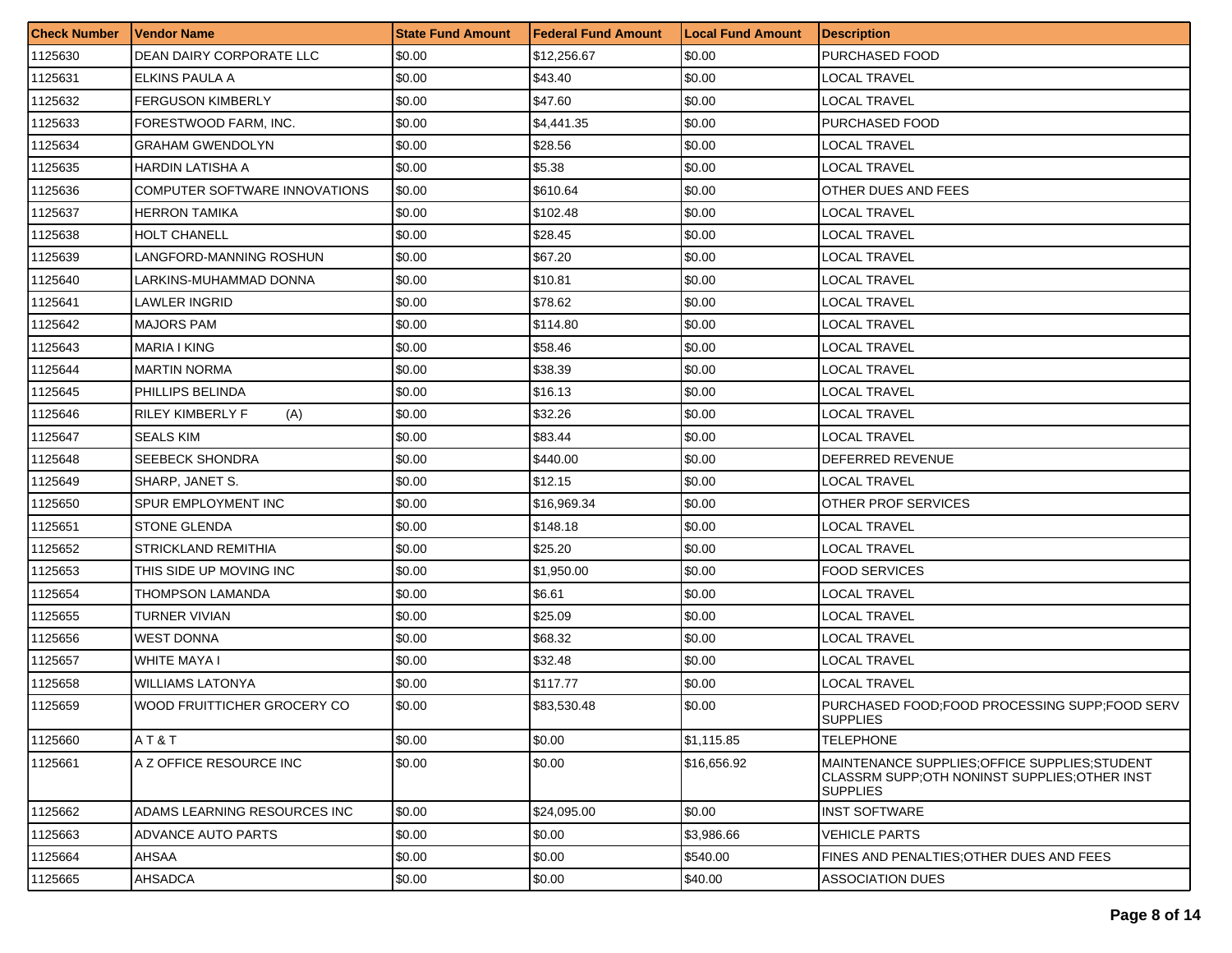| <b>Check Number</b> | <b>Vendor Name</b>              | <b>State Fund Amount</b> | Federal Fund Amount | <b>Local Fund Amount</b> | <b>Description</b>                                                                  |
|---------------------|---------------------------------|--------------------------|---------------------|--------------------------|-------------------------------------------------------------------------------------|
| 1125666             | ALABAMA HOSA                    | \$0.00                   | \$0.00              | \$630.00                 | <b>REGISTRATION FEES; DUES &amp; FEES; ASSOCIATION DUES</b>                         |
| 1125667             | ALABAMA CONFERENCE OF THEATRE   | \$0.00                   | \$0.00              | \$1,580.00               | <b>REGISTRATION FEES</b>                                                            |
| 1125668             | STATE OF ALABAMA                | \$0.00                   | \$0.00              | \$149,716.20             | OPERAT TRANSFERS OUT                                                                |
| 1125669             | <b>STATE OF ALABAMA</b>         | \$0.00                   | \$0.00              | \$117,555.58             | IOPERAT TRANSFERS OUT                                                               |
| 1125670             | ALABAMA LEADERS IN              | \$0.00                   | \$0.00              | \$25.00                  | ASSOCIATION DUES                                                                    |
| 1125671             | ALABAMA MEDIA GROUP             | \$0.00                   | \$0.00              | \$1,126.65               | ADVERTISING                                                                         |
| 1125672             | ALBERT S FLOWERS INC            | \$0.00                   | \$0.00              | \$110.00                 | ATH & P E SUPPLIES                                                                  |
| 1125673             | <b>ALFCA</b>                    | \$0.00                   | \$0.00              | \$30.00                  | IOTHER DUES AND FEES                                                                |
| 1125674             | RIDDELL / ALL AMERICAN SPORTS   | \$0.00                   | \$0.00              | \$1.364.95               | ATH & P E SUPPLIES                                                                  |
| 1125675             | ALLIED DIGITAL PRINTING         | \$0.00                   | \$0.00              | \$3,805.64               | <b>ITEMS FOR RESALE</b>                                                             |
| 1125676             | AMAZON                          | \$0.00                   | \$0.00              | \$5,671.03               | OTHER INST SUPPLIES; STUDENT CLASSRM SUPP; OFFICE<br>SUPPLIES; OTH NONINST SUPPLIES |
| 1125677             | <b>APPLE INC</b>                | \$0.00                   | \$0.00              | \$159.00                 | COMPUTER HDWRE <5000                                                                |
| 1125678             | <b>AT&amp;T MOBILITY</b>        | \$0.00                   | \$0.00              | \$79.98                  | TELEPHONE                                                                           |
| 1125679             | <b>BALLN PREP</b>               | \$0.00                   | \$0.00              | \$250.00                 | <b>ATH &amp; P E SUPPLIES</b>                                                       |
| 1125680             | <b>BANKS SIERRA</b>             | \$0.00                   | \$0.00              | \$233.75                 | OTHER FOOD SUPPLIES                                                                 |
| 1125681             | <b>BARRETT JESSICA</b>          | \$0.00                   | \$0.00              | \$70.00                  | <b>DUES &amp; FEES</b>                                                              |
| 1125682             | <b>BATTLE JUANITA</b>           | \$0.00                   | \$0.00              | \$35.00                  | <b>DUES &amp; FEES</b>                                                              |
| 1125683             | <b>BLICK ART MATERIALS</b>      | \$0.00                   | \$0.00              | \$857.83                 | <b>STUDENT CLASSRM SUPP</b>                                                         |
| 1125684             | <b>BLUEWOOD PRODUCTIONS LLC</b> | \$0.00                   | \$0.00              | \$6,104.00               | RENTAL-EQUIPMENT; OTHER GEN SUPPLIES                                                |
| 1125685             | <b>BOB JONES HIGH SCHOOL</b>    | \$0.00                   | \$0.00              | \$125.00                 | <b>ATH &amp; P E SUPPLIES</b>                                                       |
| 1125686             | <b>BRADFORD TRACIE</b>          | \$0.00                   | \$0.00              | \$53.68                  | OTHER FOOD SUPPLIES                                                                 |
| 1125687             | <b>BRODOWSKI ELIZABETH A</b>    | \$0.00                   | \$0.00              | \$220.00                 | ISUBS FOR CERTIFIED                                                                 |
| 1125688             | <b>FLIPPO KARI B</b>            | \$0.00                   | \$0.00              | \$237.88                 | IN-STATE TRAVEL                                                                     |
| 1125689             | <b>BSN SPORTS</b>               | \$0.00                   | \$0.00              | \$3,055.46               | ATH & P E SUPPLIES                                                                  |
| 1125690             | <b>BURRITT ON THE MOUNTAIN</b>  | \$0.00                   | \$0.00              | \$630.00                 | <b>REGISTRATION FEES</b>                                                            |
| 1125691             | C SPIRE BUSINESS                | \$2,730.00               | \$0.00              | \$0.00                   | COMPUTER HDWRE <5000                                                                |
| 1125692             | C SPIRE BUSINESS                | \$0.00                   | \$0.00              | \$25,565.41              | TELEPHONE                                                                           |
| 1125693             | C SPIRE BUSINESS                | \$14,072.23              | \$0.00              | \$0.00                   | <b>COMPUTER HARDWARE</b>                                                            |
| 1125695             | CAMPUS RECOGNITION, INC.        | \$0.00                   | \$0.00              | \$15.05                  | <b>PRINTING AND BINDING</b>                                                         |
| 1125696             | CAROLINA BIOLOGICAL SUPPLY CO   | \$0.00                   | \$0.00              | \$925.24                 | STUDENT CLASSRM SUPP                                                                |
| 1125697             | CARTER SHANEKA                  | \$0.00                   | \$0.00              | \$35.00                  | <b>DUES &amp; FEES</b>                                                              |
| 1125698             | CDW GOVERNMENT INC.             | \$0.00                   | \$2,135.00          | \$0.00                   | INST EQUIPMENT                                                                      |
| 1125699             | CENTURYLINK                     | \$0.00                   | \$0.00              | \$879.33                 | <b>TELEPHONE</b>                                                                    |
| 1125700             | <b>CHRIS DOWDELL</b>            | \$0.00                   | \$0.00              | \$448.90                 | OTHER PROF SERVICES                                                                 |
| 1125701             | <b>CINTAS CORPORATION #241</b>  | \$0.00                   | \$0.00              | \$8,222.19               | OTHER GEN SUPPLIES; EQUIP MAINT AGREEMTS                                            |
| 1125702             | PALMETTO FUNDRAISING, INC.      | \$0.00                   | \$0.00              | \$1,520.20               | <b>ITEMS FOR RESALE</b>                                                             |
| 1125703             | <b>CLEMENTS HIGH SCHOOL</b>     | \$0.00                   | \$0.00              | \$250.00                 | ATH & P E SUPPLIES                                                                  |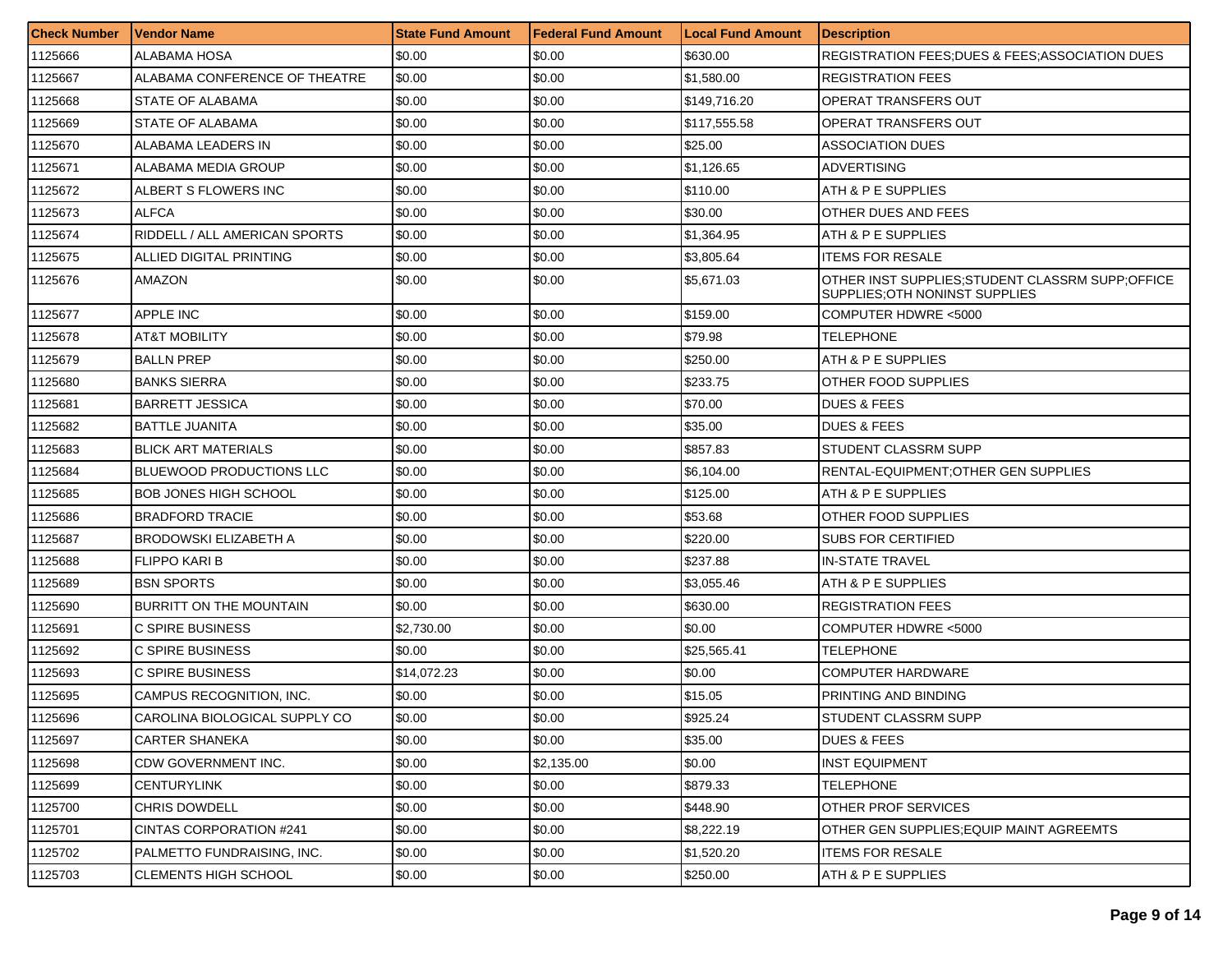| <b>Check Number</b> | Vendor Name                         | <b>State Fund Amount</b> | <b>Federal Fund Amount</b> | <b>Local Fund Amount</b> | <b>Description</b>                                                   |
|---------------------|-------------------------------------|--------------------------|----------------------------|--------------------------|----------------------------------------------------------------------|
| 1125704             | <b>CNA SURETY</b>                   | \$500.00                 | \$0.00                     | \$0.00                   | <b>INSURANCE SERVICES</b>                                            |
| 1125705             | <b>CNA SURETY</b>                   | \$500.00                 | \$0.00                     | \$0.00                   | <b>INSURANCE SERVICES</b>                                            |
| 1125706             | <b>COKER DAVID</b>                  | \$0.00                   | \$0.00                     | \$49.99                  | AUDIO/VIDEO <\$5000                                                  |
| 1125707             | COMCAST CABLE COMMUNICATIONS        | \$0.00                   | \$0.00                     | \$288.35                 | TELECOMMUNICATION                                                    |
| 1125708             | COMCAST CABLE COMMUNICATIONS        | \$0.00                   | \$0.00                     | \$188.35                 | TELECOMMUNICATION                                                    |
| 1125709             | <b>COOPER JULIE</b>                 | \$0.00                   | \$0.00                     | \$134.00                 | <b>ASSOCIATION DUES</b>                                              |
| 1125710             | <b>CRANE BOOK SALES</b>             | \$0.00                   | \$0.00                     | \$58.97                  | OTHER INST SUPPLIES                                                  |
| 1125711             | <b>DANSON CARMISA</b>               | \$0.00                   | \$0.00                     | \$35.00                  | <b>DUES &amp; FEES</b>                                               |
| 1125712             | DARBY CHRISTINA                     | \$0.00                   | \$0.00                     | \$63.28                  | <b>LOCAL TRAVEL</b>                                                  |
| 1125713             | DAVIE KATHERINE                     | \$0.00                   | \$0.00                     | \$12.00                  | OTHER REFUNDS                                                        |
| 1125714             | DAWKINS TIMOTHY                     | \$0.00                   | \$0.00                     | \$120.00                 | <b>OTHER PROF SERVICES</b>                                           |
| 1125715             | DELL MARKETING L P                  | \$0.00                   | \$14,311.94                | \$0.00                   | COMPUTER HDWRE <5000                                                 |
| 1125716             | <b>DEMCO INC</b>                    | \$0.00                   | \$0.00                     | \$264.70                 | OTHER INST SUPPLIES: STUDENT CLASSRM SUPP                            |
| 1125717             | ONE GROUP LLC                       | \$0.00                   | \$0.00                     | \$103.11                 | FOOD SERVICES: OTHER FOOD SUPPLIES                                   |
| 1125718             | <b>EARLY SERVICES INC</b>           | \$0.00                   | \$0.00                     | \$11,586.25              | EQUIP REPAIR & MAINT                                                 |
| 1125719             | <b>EASTBAY</b>                      | \$0.00                   | \$0.00                     | \$69.60                  | ATH & P E SUPPLIES                                                   |
| 1125720             | <b>EDUCATIONAL THEATRE</b>          | \$0.00                   | \$0.00                     | \$249.00                 | OTHER PROF SERVICES                                                  |
| 1125721             | EPIC SPORTS INC                     | \$0.00                   | \$0.00                     | \$235.56                 | ATH & P E SUPPLIES:OTH NONINST SUPPLIES                              |
| 1125722             | FBLA-PBL, INC.                      | \$0.00                   | \$0.00                     | \$170.00                 | <b>REGISTRATION FEES</b>                                             |
| 1125723             | FEDEX                               | \$0.00                   | \$0.00                     | \$53.33                  | <b>POSTAGE</b>                                                       |
| 1125724             | FERGUSON ENTERPRISES, INC.          | \$0.00                   | \$0.00                     | \$3,831.61               | <b>MAINTENANCE SUPPLIES</b>                                          |
| 1125725             | FIRIA, INC.                         | \$0.00                   | \$0.00                     | \$990.00                 | OTHER INST SUPPLIES                                                  |
| 1125726             | FITZGERALD LAUREN                   | \$0.00                   | \$0.00                     | \$12.00                  | OTHER REFUNDS                                                        |
| 1125727             | COOSA HIGH SCHOOL                   | \$0.00                   | \$0.00                     | \$200.00                 | <b>REGISTRATION FEES</b>                                             |
| 1125728             | <b>GRACENOTE MEDIA SERVICES,LLC</b> | \$0.00                   | \$0.00                     | \$112.55                 | OTHER TECHNICAL SERV                                                 |
| 1125729             | <b>GRAYBAR ELECTRIC CO</b><br>7300  | \$0.00                   | \$0.00                     | \$4,526.10               | <b>MAINTENANCE SUPPLIES</b>                                          |
| 1125730             | <b>GREEN COVE LAWN CARE</b>         | \$0.00                   | \$0.00                     | \$2,023.80               | LAND & BLDG REPAIR/M                                                 |
| 1125731             | <b>GROSH SCENIC RENTALS</b>         | \$0.00                   | \$0.00                     | \$1,749.40               | OTHER INST SUPPLIES                                                  |
| 1125732             | <b>HALLMANS MUSIC</b>               | \$0.00                   | \$0.00                     | \$4,716.93               | OTHER INST SUPPLIES; STUDENT CLASSRM SUPP                            |
| 1125733             | HAWKINS ISIDRA                      | \$0.00                   | \$0.00                     | \$35.00                  | <b>DUES &amp; FEES</b>                                               |
| 1125734             | HAZEL GREEN HIGH SCHOOL             | \$0.00                   | \$0.00                     | \$750.00                 | OTHER DUES AND FEES; REGISTRATION FEES; ATH & P E<br><b>SUPPLIES</b> |
| 1125735             | <b>HCDA</b>                         | \$0.00                   | \$0.00                     | \$895.00                 | <b>REGISTRATION FEES</b>                                             |
| 1125736             | <b>HEALTHY SOLUTIONS LLC</b>        | \$0.00                   | \$0.00                     | \$1,087.56               | <b>ITEMS FOR RESALE</b>                                              |
| 1125737             | <b>HEART OF VALLEY YMCA</b>         | \$0.00                   | \$0.00                     | \$181.50                 | OTHER OBJECTS                                                        |
| 1125738             | <b>HEART OF VALLEY YMCA</b>         | \$0.00                   | \$0.00                     | \$220.00                 | <b>OTHER OBJECTS</b>                                                 |
| 1125739             | <b>HEART OF VALLEY YMCA</b>         | \$0.00                   | \$0.00                     | \$550.00                 | <b>OTHER OBJECTS</b>                                                 |
| 1125740             | <b>HERO ATHLETIC WEAR LLC</b>       | \$0.00                   | \$0.00                     | \$3,042.00               | ATH & P E SUPPLIES                                                   |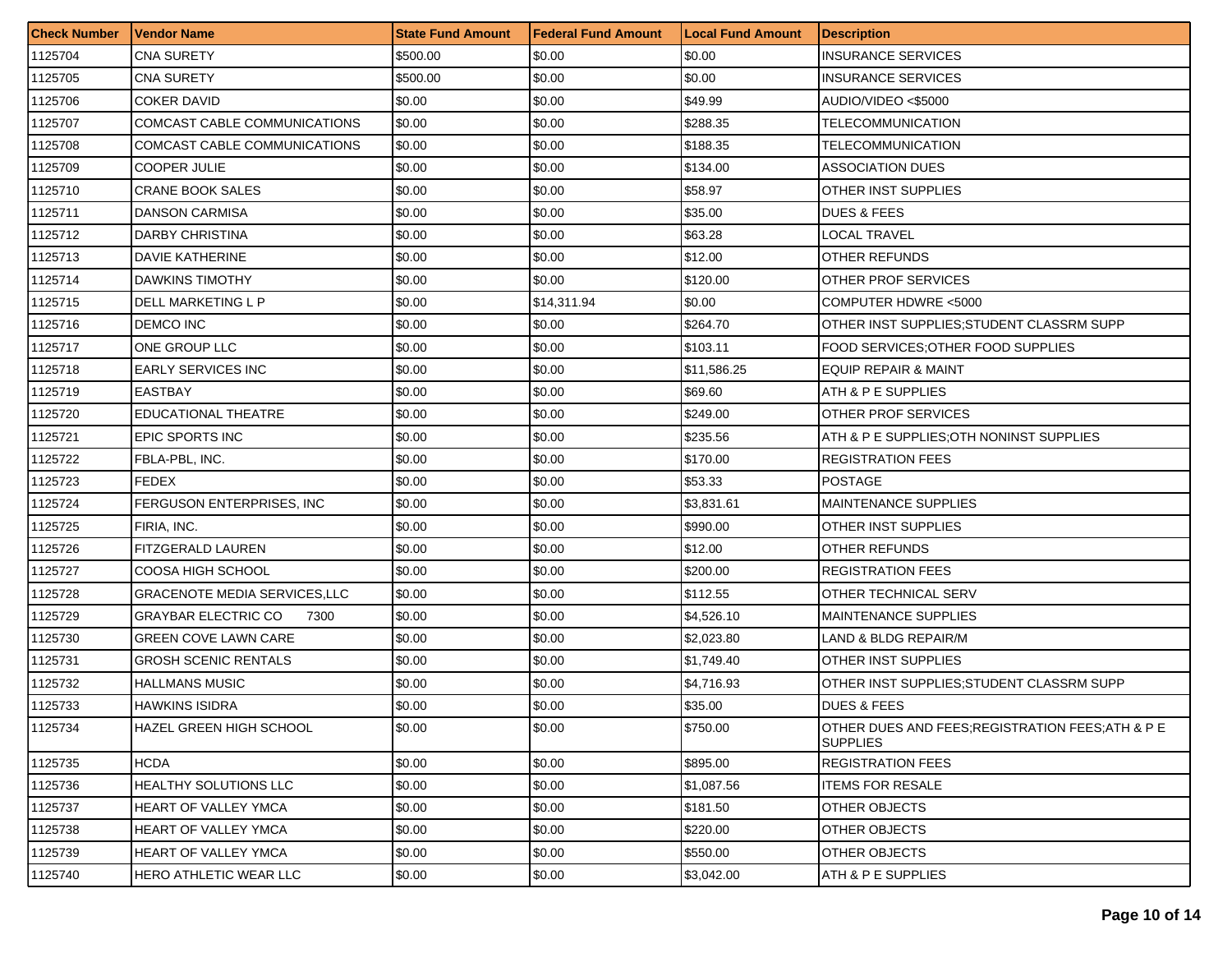| <b>Check Number</b> | <b>Vendor Name</b>                        | <b>State Fund Amount</b> | Federal Fund Amount | <b>Local Fund Amount</b> | <b>Description</b>                       |
|---------------------|-------------------------------------------|--------------------------|---------------------|--------------------------|------------------------------------------|
| 1125741             | <b>HILL SHERMAN</b>                       | \$0.00                   | \$0.00              | \$12.00                  | OTHER REFUNDS                            |
| 1125742             | <b>HOLDER VANESSA</b>                     | \$0.00                   | \$0.00              | \$35.00                  | <b>DUES &amp; FEES</b>                   |
| 1125743             | <b>HOOVER HIGH SCHOOL</b>                 | \$0.00                   | \$0.00              | \$115.00                 | <b>REGISTRATION FEES</b>                 |
| 1125744             | HOWELL ESTEFANIA C                        | \$0.00                   | \$0.00              | \$18.47                  | OTHER INST SUPPLIES                      |
| 1125745             | HUNTSVILLE HARDWARE & BUILDING            | \$0.00                   | \$0.00              | \$570.50                 | OTH NONINST SUPPLIES                     |
| 1125746             | <b>HVBOA</b>                              | \$0.00                   | \$0.00              | \$560.00                 | OTHER PROF SERVICES                      |
| 1125747             | <b>ICEMAKERS, INC.</b>                    | \$0.00                   | \$0.00              | \$422.60                 | <b>MAINTENANCE SUPPLIES</b>              |
| 1125748             | INCARE TECHNOLOGIES INC                   | \$0.00                   | \$0.00              | \$91,176.00              | COMPUTER HDWRE <5000                     |
| 1125749             | INLINE ELECTRIC SUPPLY CO INC             | \$0.00                   | \$0.00              | \$860.00                 | <b>MAINTENANCE SUPPLIES</b>              |
| 1125750             | J.W. PEPPER & SON, INC.                   | \$0.00                   | \$0.00              | \$71.18                  | STUDENT CLASSRM SUPP                     |
| 1125751             | J W PEPPER & SONS, INC.                   | \$0.00                   | \$0.00              | \$107.50                 | STUDENT CLASSRM SUPP                     |
| 1125752             | JAMES M PLEASANTS COMPANY,INC.            | \$0.00                   | \$0.00              | \$873.25                 | <b>MAINTENANCE SUPPLIES</b>              |
| 1125753             | JORDAN MICKI                              | \$0.00                   | \$0.00              | \$35.00                  | <b>DUES &amp; FEES</b>                   |
| 1125754             | <b>KATRINA KREATIONS</b>                  | \$0.00                   | \$0.00              | \$315.00                 | PRINTING AND BINDING                     |
| 1125755             | <b>KBB ELECTRIC MOTOR SALES &amp; SVC</b> | \$0.00                   | \$0.00              | \$2,564.32               | EQUIP REPAIR & MAINT                     |
| 1125756             | KING AARON                                | \$0.00                   | \$0.00              | \$280.90                 | <b>IN-STATE TRAVEL</b>                   |
| 1125757             | <b>KROGER</b>                             | \$0.00                   | \$0.00              | \$214.86                 | OTH NONINST SUPPLIES:OTHER FOOD SUPPLIES |
| 1125758             | LANIER FORD SHAVER & PAYNE P.C            | \$0.00                   | \$0.00              | \$59,696.54              | LEGAL FEES                               |
| 1125759             | LARGEN IRRIGATION, INC.                   | \$0.00                   | \$0.00              | \$1,202.00               | LAND & BLDG REPAIR/M                     |
| 1125760             | <b>LATOBY LONG</b>                        | \$0.00                   | \$0.00              | \$2,200.00               | OTH NONINST SUPPLIES                     |
| 1125761             | LEE S SPORTING GOODS                      | \$0.00                   | \$0.00              | \$580.33                 | ATH & P E SUPPLIES                       |
| 1125762             | LOWES HOME CENTERS INC                    | \$0.00                   | \$0.00              | \$152.37                 | OTHER INST SUPPLIES                      |
| 1125763             | LOWES HOME CENTERS                        | \$0.00                   | \$0.00              | \$2,395.91               | <b>MAINTENANCE SUPPLIES</b>              |
| 1125764             | <b>MADISON BOWLING CENTER INC</b>         | \$0.00                   | \$0.00              | \$200.00                 | RENTAL-LAND & BLDG                       |
| 1125765             | MARCOS PIZZA #8040                        | \$0.00                   | \$0.00              | \$261.94                 | ITEMS FOR RESALE; OTH NONINST SUPPLIES   |
| 1125766             | <b>MATBOSS</b>                            | \$0.00                   | \$0.00              | \$599.00                 | LICENSE FEES                             |
| 1125767             | <b>MCCALL MARCUS</b>                      | \$0.00                   | \$0.00              | \$107.38                 | <b>FOOD SERVICES</b>                     |
| 1125768             | <b>MCMANUS HAILEY</b>                     | \$0.00                   | \$0.00              | \$800.98                 | STUDENT EDUCATIONAL                      |
| 1125769             | MEDICAL SYSTEMS                           | \$0.00                   | \$0.00              | \$146.00                 | OTHER INST SUPPLIES                      |
| 1125770             | <b>REESE ERNEST</b>                       | \$0.00                   | \$0.00              | \$600.00                 | OTH NONINST SUPPLIES; ATH & P E SUPPLIES |
| 1125771             | MOBILE COMMUNICATION AMERICA              | \$0.00                   | \$0.00              | \$135.00                 | OTH NONINST SUPPLIES                     |
| 1125772             | <b>MOBILE MODULAR</b>                     | \$0.00                   | \$0.00              | \$17,265.80              | <b>RENTAL-LAND &amp; BLDG</b>            |
| 1125773             | <b>MOORE TORI</b>                         | \$0.00                   | \$0.00              | \$70.00                  | <b>DUES &amp; FEES</b>                   |
| 1125774             | <b>MOULTON, STEVEN IRA</b>                | \$0.00                   | \$0.00              | \$400.00                 | OTHER PROF SERVICES                      |
| 1125775             | MY BINDING.COM                            | \$0.00                   | \$0.00              | \$170.24                 | OFFICE SUPPLIES                          |
| 1125776             | <b>NASSP</b>                              | \$0.00                   | \$0.00              | \$385.00                 | <b>REGISTRATION FEES</b>                 |
| 1125777             | NORTH ALABAMA FOOTBALL ASSOC.             | \$0.00                   | \$0.00              | \$480.00                 | <b>ATHLETIC OFFICIALS</b>                |
| 1125778             | NORTH ALABAMA GLASS CO INC                | \$0.00                   | \$0.00              | \$4,253.01               | LAND & BLDG REPAIR/M                     |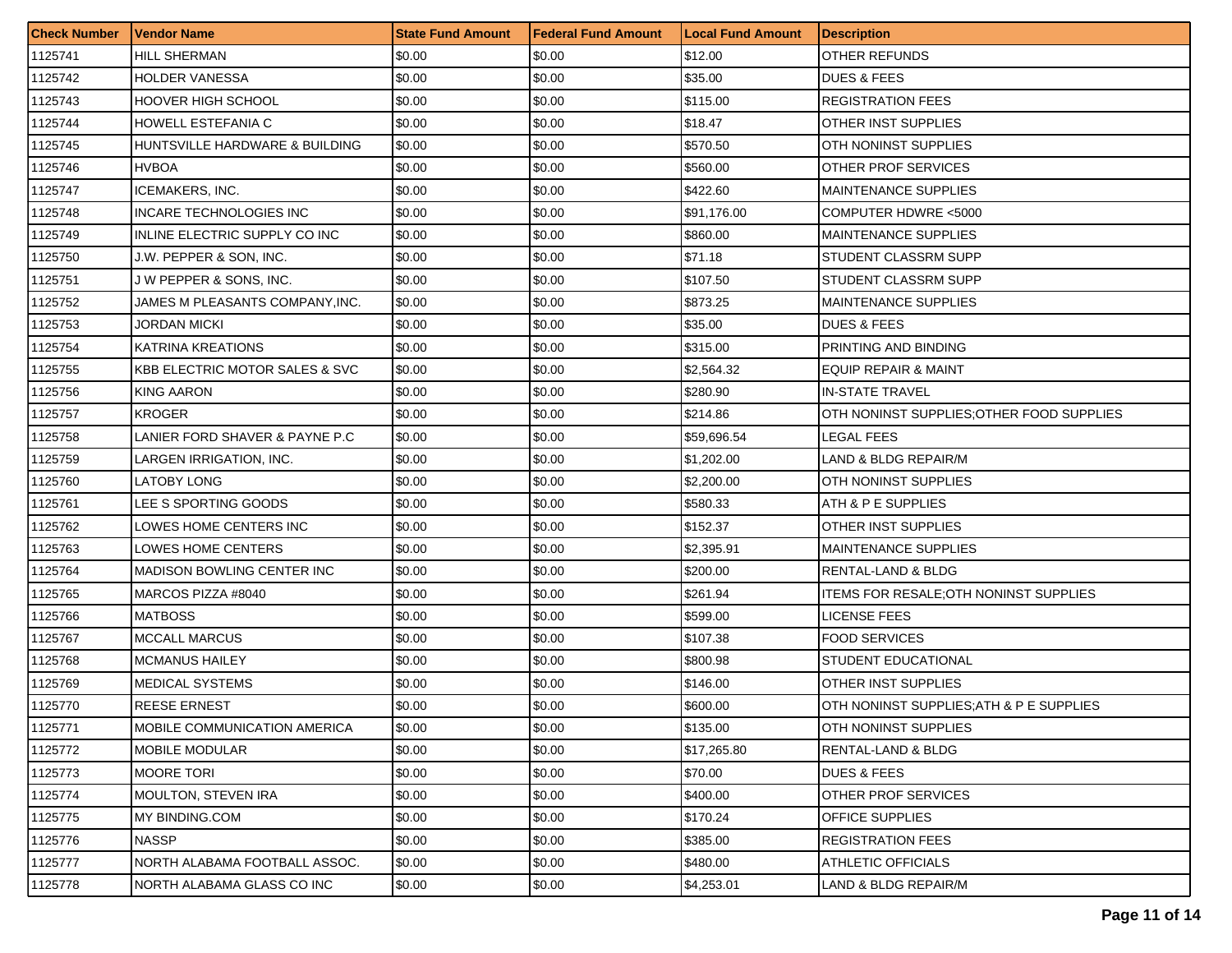| <b>Check Number</b> | <b>Vendor Name</b>            | <b>State Fund Amount</b> | l Federal Fund Amount | <b>ILocal Fund Amount</b> | <b>Description</b>                                                                   |
|---------------------|-------------------------------|--------------------------|-----------------------|---------------------------|--------------------------------------------------------------------------------------|
| 1125779             | OFF THE WALL                  | \$0.00                   | \$0.00                | \$1,737.50                | OTHER INST SUPPLIES; ITEMS FOR RESALE                                                |
| 1125780             | OTTO LORI                     | \$0.00                   | \$0.00                | \$122.43                  | OTH NONINST SUPPLIES; OTHER FOOD SUPPLIES                                            |
| 1125781             | PLAYGROUND OUTFITTERS LLC     | \$0.00                   | \$0.00                | \$4,577.00                | <b>STUDENT CLASSRM SUPP</b>                                                          |
| 1125782             | POWERSCHOOL GROUP INC         | \$0.00                   | \$0.00                | \$6,800.00                | <b>REGISTRATION FEES</b>                                                             |
| 1125783             | PRICEVILLE HIGH SCHOOL        | \$0.00                   | \$0.00                | \$200.00                  | ATH & P E SUPPLIES                                                                   |
| 1125784             | R & R SPORTS                  | \$0.00                   | \$0.00                | \$279.00                  | ATH & P E SUPPLIES                                                                   |
| 1125785             | <b>RAM ENTERPRISES INC</b>    | \$0.00                   | \$0.00                | \$17,468.00               | LAND & BLDG REPAIR/M                                                                 |
| 1125786             | RANDS BLINDS, INC.            | \$0.00                   | \$0.00                | \$303.86                  | <b>OTH NONINST SUPPLIES</b>                                                          |
| 1125787             | UNIVERSITY OF ALABAMA         | \$0.00                   | \$0.00                | \$150.00                  | <b>REGISTRATION FEES</b>                                                             |
| 1125788             | UNIVERSITY OF ALABAMA         | \$0.00                   | \$0.00                | \$50.00                   | <b>REGISTRATION FEES</b>                                                             |
| 1125789             | REV.COM, INC.                 | \$0.00                   | \$0.00                | \$417.50                  | OTHER TECHNICAL SERV                                                                 |
| 1125790             | RIDDELL ALL AMERICAN          | \$0.00                   | \$0.00                | \$822.95                  | ATH & P E SUPPLIES                                                                   |
| 1125791             | ROBERTS GROUP INC.            | \$0.00                   | \$0.00                | \$54.56                   | ATH & P E SUPPLIES                                                                   |
| 1125792             | ROLLER TIME SKATE CENTER      | \$0.00                   | \$680.00              | \$0.00                    | <b>REGISTRATION FEES</b>                                                             |
| 1125793             | SAM S CLUB DIRECT             | \$0.00                   | \$0.00                | \$155.78                  | OTH NONINST SUPPLIES; OTHER INST SUPPLIES                                            |
| 1125794             | SAM S CLUB DIRECT             | \$0.00                   | \$0.00                | \$199.88                  | <b>OTHER INST SUPPLIES</b>                                                           |
| 1125795             | <b>SAM S CLUB DIRECT</b>      | \$0.00                   | \$0.00                | \$454.42                  | ITEMS FOR RESALE; FOOD SERVICES; OTH NONINST<br><b>SUPPLIES</b>                      |
| 1125796             | <b>SAMS CLUB CREDIT</b>       | \$0.00                   | \$0.00                | \$387.64                  | OTHER FOOD SUPPLIES: OTH NONINST<br><b>SUPPLIES: ASSOCIATION DUES</b>                |
| 1125797             | <b>SAMS CLUB CREDIT</b>       | \$0.00                   | \$0.00                | \$226.12                  | OTHER INST SUPPLIES                                                                  |
| 1125798             | SAVVAS LEARNING COMPANY, LLC  | \$0.00                   | \$119,175.00          | \$0.00                    | <b>SOFTWARE MAINT AGREE</b>                                                          |
| 1125799             | <b>SCANTRON</b>               | \$0.00                   | \$0.00                | \$770.00                  | <b>EQUIP MAINT AGREEMTS</b>                                                          |
| 1125800             | <b>SCHOLASTIC BOOK FAIRS</b>  | \$0.00                   | \$0.00                | \$4,575.74                | <b>ITEMS FOR RESALE</b>                                                              |
| 1125801             | SCHOOL OUTFITTERS             | \$0.00                   | \$0.00                | \$8,571.63                | STUDENT CLASSRM SUPP                                                                 |
| 1125802             | <b>SCHOOL SPECIALTY</b>       | \$0.00                   | \$0.00                | \$2,086.29                | STUDENT CLASSRM SUPP; OTHER INST SUPPLIES                                            |
| 1125803             | <b>SCHOOLCRAFT</b>            | \$0.00                   | \$0.00                | \$25.99                   | <b>STUDENT CLASSRM SUPP</b>                                                          |
| 1125804             | SCRIPPS NATIONAL SPELLING BEE | \$0.00                   | \$0.00                | \$182.50                  | <b>REGISTRATION FEES</b>                                                             |
| 1125805             | SHEFFIELD POTTERY INC         | \$0.00                   | \$0.00                | \$4,843.50                | <b>STUDENT EDUCATIONAL</b>                                                           |
| 1125806             | SHERWIN WILLIAMS              | \$0.00                   | \$0.00                | \$1,542.57                | LAND & BLDG REPAIR/M                                                                 |
| 1125807             | SHORTSTOP SCREEN PRINTING     | \$0.00                   | \$0.00                | \$1,986.30                | OTHER OBJECTS: ATH & P E SUPPLIES                                                    |
| 1125808             | SITEONE LANDSCAPE SUPPLY LLC  | \$0.00                   | \$0.00                | \$4,724.29                | <b>MAINTENANCE SUPPLIES</b>                                                          |
| 1125809             | <b>SKILLS USA</b>             | \$0.00                   | \$0.00                | \$75.00                   | <b>REGISTRATION FEES</b>                                                             |
| 1125810             | SNEEDS CLEANERS               | \$0.00                   | \$0.00                | \$156.50                  | <b>OTHER PURCHASED SERV</b>                                                          |
| 1125811             | <b>SOLIANT HEALTH</b>         | \$0.00                   | \$21,988.63           | \$50,087.75               | OTHER PROF SERVICES: STUDENT EDUCATIONAL                                             |
| 1125812             | SOUTHEASTERN TRUCK BODY &     | \$0.00                   | \$0.00                | \$4,095.00                | <b>EQUIP REPAIR &amp; MAINT</b>                                                      |
| 1125813             | SPUR EMPLOYMENT INC           | \$0.00                   | \$69,188.21           | \$123,657.40              | STUDENT EDUCATIONAL; OTHER PROF SERVICES; DATA<br>PROCESSING SERV; CLERICAL SERVICES |
| 1125814             | ST BERNARD PREPARATORY SCHOOL | \$0.00                   | \$0.00                | \$90.00                   | <b>REGISTRATION FEES</b>                                                             |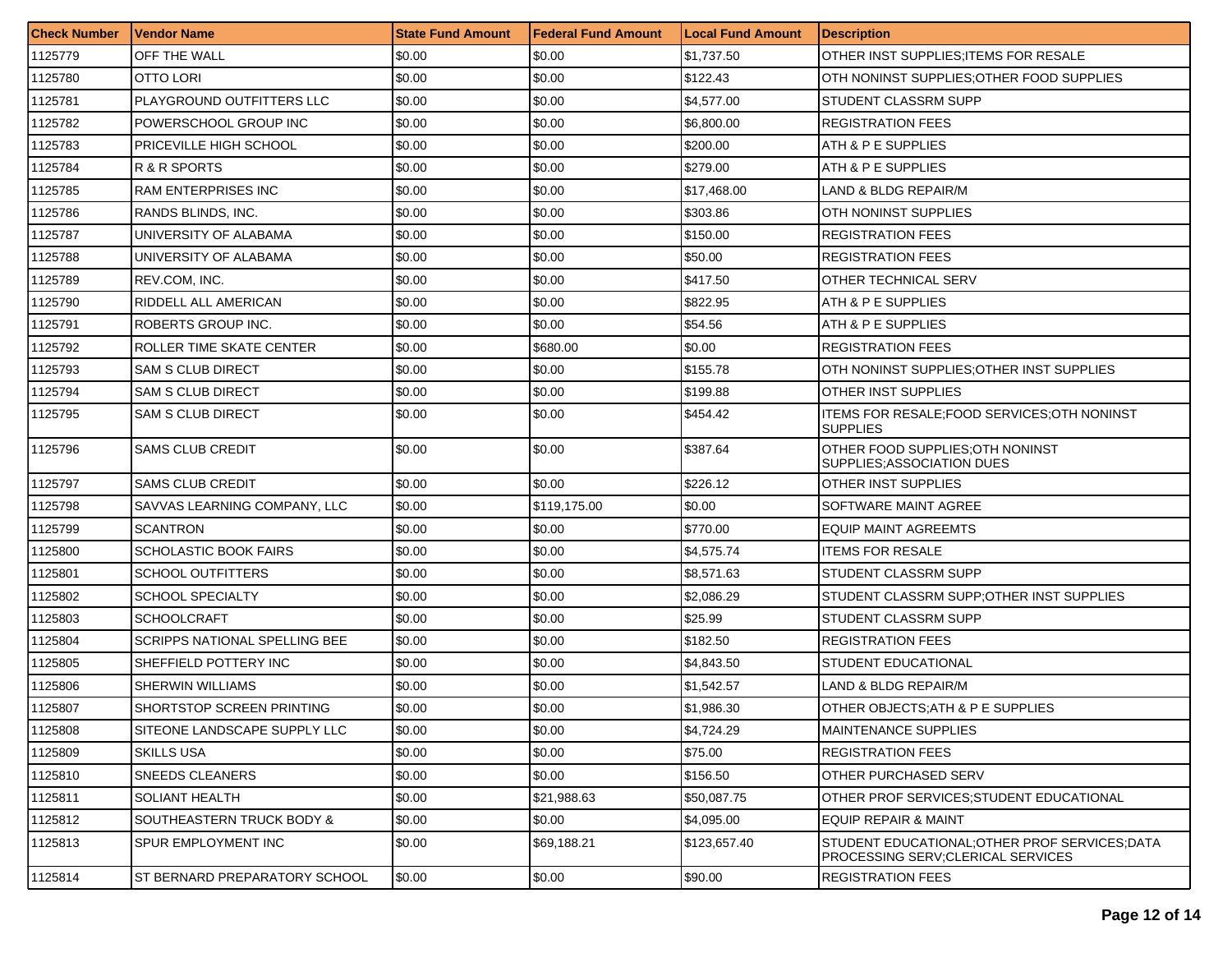| <b>Check Number</b> | <b>Vendor Name</b>             | <b>State Fund Amount</b> | Federal Fund Amount | <b>Local Fund Amount</b> | <b>Description</b>                                                  |
|---------------------|--------------------------------|--------------------------|---------------------|--------------------------|---------------------------------------------------------------------|
| 1125815             | <b>STARS AND STRIKES</b>       | \$0.00                   | \$0.00              | \$1,843.96               | OTHER FOOD SUPPLIES                                                 |
| 1125816             | <b>STRICKLAND COMPANIES</b>    | \$0.00                   | \$0.00              | \$3,940.34               | CUSTODIAL SUPPLIES; PRINTING AND BINDING; OFFICE<br><b>SUPPLIES</b> |
| 1125817             | STRICKLAND PAPER CO            | \$0.00                   | \$0.00              | \$6,462.91               | CUSTODIAL SUPPLIES; STUDENT CLASSRM SUPP                            |
| 1125818             | STRICKLIN ALISSA               | \$0.00                   | \$0.00              | \$35.00                  | <b>DUES &amp; FEES</b>                                              |
| 1125819             | <b>HOME DEPOT PRO</b>          | \$0.00                   | \$0.00              | \$1,314.24               | <b>CUSTODIAL SUPPLIES</b>                                           |
| 1125820             | SUPREME SCHOOL SUPPLY CO       | \$0.00                   | \$0.00              | \$173.36                 | OFFICE SUPPLIES                                                     |
| 1125821             | T-MOBILE                       | \$0.00                   | \$0.00              | \$29,860.00              | <b>TELECOMMUNICATION</b>                                            |
| 1125822             | T-MOBILE USA INC               | \$0.00                   | \$0.00              | \$5,137.30               | <b>TELECOMMUNICATION</b>                                            |
| 1125823             | T-MOBILE USA INC               | \$7,498.09               | \$0.00              | \$0.00                   | OTHER TECHNICAL SERV                                                |
| 1125824             | TCU CONSULTING SERVICES LLC    | \$0.00                   | \$0.00              | \$18,950.00              | OTHER PROF SERVICES                                                 |
| 1125825             | TEACHER SYNERGY LLC            | \$0.00                   | \$0.00              | \$401.99                 | STUDENT CLASSRM SUPP                                                |
| 1125826             | TEAM BAMA CRUSH                | \$0.00                   | \$0.00              | \$956.74                 | ATH & P E SUPPLIES                                                  |
| 1125827             | TENNESSEE CAPTIONING LLC       | \$0.00                   | \$3,701.88          | \$0.00                   | <b>INST SOFTWARE</b>                                                |
| 1125828             | TERRELL TECHNICAL SERVICES     | \$0.00                   | \$0.00              | \$1,485.75               | OTHER PROF SERVICES                                                 |
| 1125829             | THRIVEWAY, LLC                 | \$137,000.00             | \$0.00              | \$0.00                   | <b>STAFF ED SERVICES</b>                                            |
| 1125830             | TIMEPIECE TREASURES PHOTOGRAPH | \$0.00                   | \$0.00              | \$345.00                 | PRINTING AND BINDING                                                |
| 1125831             | TRANE COMPANY                  | \$0.00                   | \$0.00              | \$711.96                 | MAINTENANCE SUPPLIES                                                |
| 1125832             | TRIDENTS AQUARIUMS LLC         | \$0.00                   | \$0.00              | \$70.00                  | OTHER PURCHASED SERV                                                |
| 1125833             | TRIPLE POINT INDUSTRIES LLC    | \$0.00                   | \$0.00              | \$3,242.00               | <b>EQUIP REPAIR &amp; MAINT</b>                                     |
| 1125834             | <b>NATIONAL TSA</b>            | \$0.00                   | \$0.00              | \$510.00                 | STUDENT CLASSRM SUPP                                                |
| 1125835             | VARSITY SPIRIT FASHIONS        | \$0.00                   | \$0.00              | \$435.40                 | ATH & P E SUPPLIES                                                  |
| 1125836             | VERIZON WIRELESS               | \$0.00                   | \$0.00              | \$1,607.14               | TELECOMMUNICATION                                                   |
| 1125837             | VERIZON WIRELESS               | \$0.00                   | \$914.44            | \$6,535.31               | TELEPHONE;TELECOMMUNICATION                                         |
| 1125838             | VEX ROBOTICS INC               | \$0.00                   | \$0.00              | \$3,522.11               | COMPUTER HDWRE <5000                                                |
| 1125839             | <b>WALKER WALTER</b>           | \$0.00                   | \$0.00              | \$146.10                 | OTHER DUES AND FEES                                                 |
| 1125840             | <b>WEBER ANNA</b>              | \$0.00                   | \$0.00              | \$12.00                  | OTHER REFUNDS                                                       |
| 1125841             | WILLIAMS SCOTSMAN INC          | \$0.00                   | \$0.00              | \$2,696.41               | RENTAL-LAND & BLDG                                                  |
| 1125842             | <b>WILSON CLEANERS</b>         | \$0.00                   | \$0.00              | \$51.00                  | OTHER OBJECTS                                                       |
| 1125843             | <b>WINKED DESIGNS, LLC</b>     | \$0.00                   | \$0.00              | \$345.00                 | OTH NONINST SUPPLIES                                                |
| 1125844             | WINNING EDGE SPORTING GOODS    | \$0.00                   | \$0.00              | \$1,925.00               | ATH & P E SUPPLIES                                                  |
| 1125845             | WOOD FRUITTICHER GROCERY CO    | \$0.00                   | \$0.00              | \$951.76                 | <b>ITEMS FOR RESALE</b>                                             |
| 1125846             | XEROX BUSINESS SOLUTIONS       | \$0.00                   | \$0.00              | \$1,147.62               | RENTAL-EQUIPMENT                                                    |
| 1125847             | <b>XEROX CORPORATION</b>       | \$0.00                   | \$0.00              | \$2,332.51               | RENTAL-EQUIPMENT                                                    |
| 1125848             | YI HAORAN                      | \$0.00                   | \$0.00              | \$166.53                 | OTHER INST SUPPLIES                                                 |
| 1125849             | 360 BUSINESS CONSULTING        | \$0.00                   | \$0.00              | \$1,500.00               | OTHER PROF SERVICES                                                 |
| 1125850             | <b>CENTURYLINK</b>             | \$0.00                   | \$0.00              | \$14,716.54              | TELEPHONE; OTHER COMMUNICATION                                      |